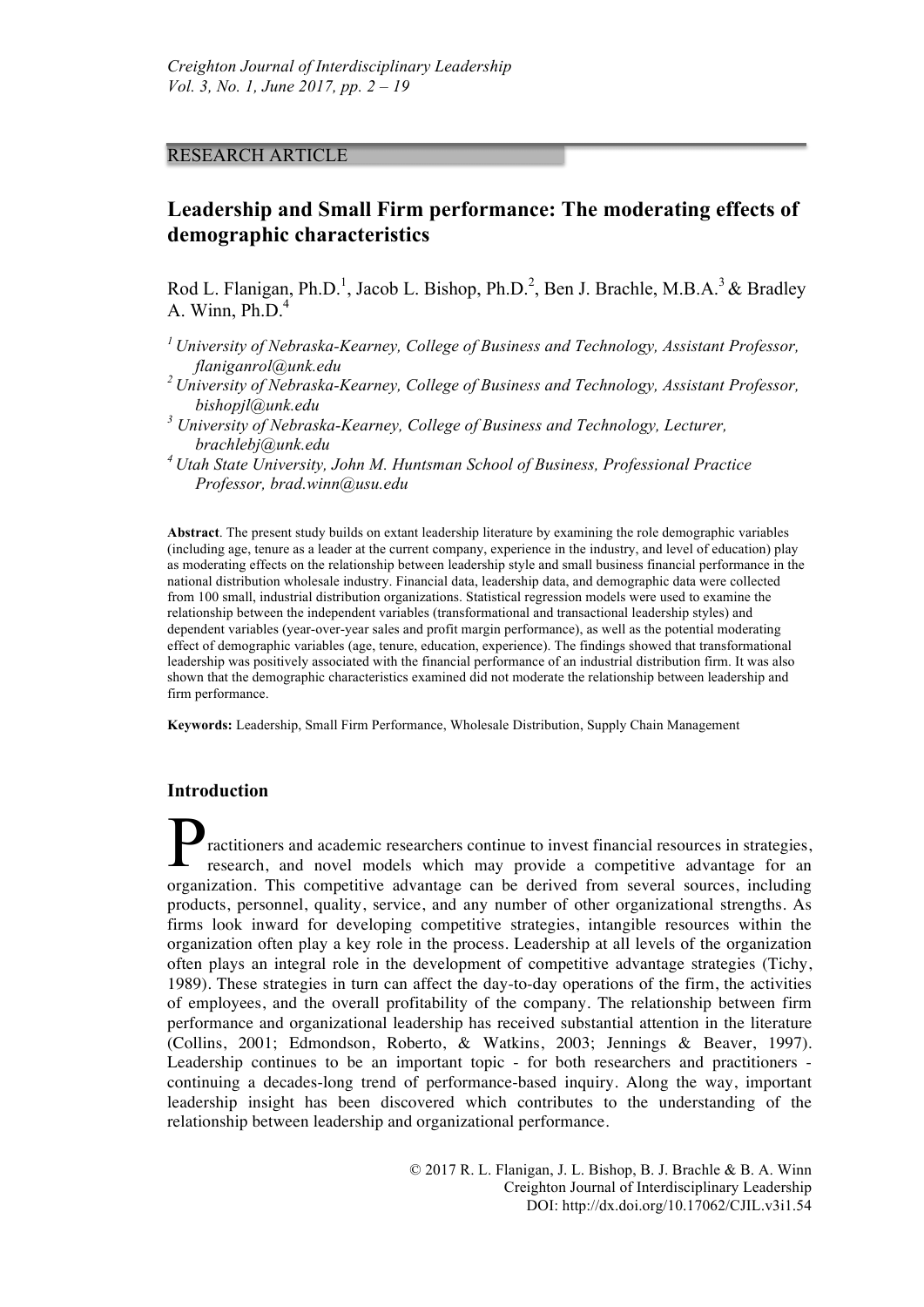The branch level operations of national wholesale industrial distributors are a microcosm of small business in the American economy; they are the lifeblood for the survival of the industrial distribution industry as a whole (Corey, Cespedes, & Rangan, 1989; Toppen, Flanigan, Lear, & Stewardson, 2012). The National Association of Wholesalers (NAW, 2011) reports the industrial wholesale industry generates over \$5.1 trillion in annual sales, employing over 5.8 million people in over 300,000 companies. Most of the industrial wholesale distributors in North America have branch locations located in strategic markets throughout the entire country. Each branch location has a unique product mix and service offerings created and developed to assist customers in the local market. Because of the autonomous nature of each branch location, the branch manager provides leadership which is critical to the overall success of the branch, and in collective, the corporation as a whole.

Although the leader of each branch has a title of "Branch Manager," or in some cases may have the title of "Branch President," these individuals certainly serve in leadership roles for their branch. Because these branch locations are distant from headquarters and because each branch has substantial autonomy, these unit heads function as the leaders of their regional branch unit. The unit heads for each branch provide significant functional leadership that is needed in a decentralized setting. For example, Branch Managers surveyed in this study had the authority to deviate from corporate purchasing policy to establish their own supplier relationships; these Branch Managers had both the responsibility and the authority to establish the vision and marketing direction of their branch; and they were ultimately responsible for all hiring, firing, and supplier relations in their branch. In this way branch "managers" are considered leaders of their branch and provide the leadership necessary for much of the success of each branch. It is possible, therefore, that poor leadership at the branch level may translate into substantial lost revenue, not only for the branch location, but also for the entire corporation.

While much of the existing research is focused on organizational leadership with regard to upper-level executives of organizations (Colbert, Barrick, & Bradley, 2014; Evans & Butler, 2011; Peterson, Smith, Martorana, & Owens, 2003), there is little research focused on the branch-level leadership of larger corporations with remote offices and/or locations. Because of the structure of most industrial wholesale distributors, the local branch-level leadership enjoys a level of autonomy not seen in other industries. These local-level leaders have both the freedom and responsibility to drive profitability on a local level, servicing customers that are unique from location to location. Because of this autonomous nature, the authors ask: is there a relationship between the leadership style of branch leaders and the financial performance of their local organization.

Few studies regarding branch-level leadership and corporate performance have been conducted on wholesale industrial supply organizations with remote locations where managers are required to lead autonomously, with little organizational support from the corporate office. While recent leadership research has explored the complexity of context sensitivity (Conger, 1998; Hunter, Bedell-Avers, & Mumford, 2007), empirical data examining the role of demographic characteristics on the relationship between leadership style and organizational performance of wholesale industrial business-to-business companies where local leaders manage multi-million dollar branch locations is absent from the literature.

As the heterogeneity of the small business work force continues to evolve, so, too, does the demographic makeup of leadership in many small firm organizations. Historically, small industries have been dominated by a diverse work force, and heterogeneous leadership teams. This study examined the relationship that demographic characteristics may have between transformational and transactional leadership and the financial performance at the local level of a national business-to-business wholesale industrial supply company. The moderating variables used in this study included age, tenure (at the company), experience (in the industry), and level of education.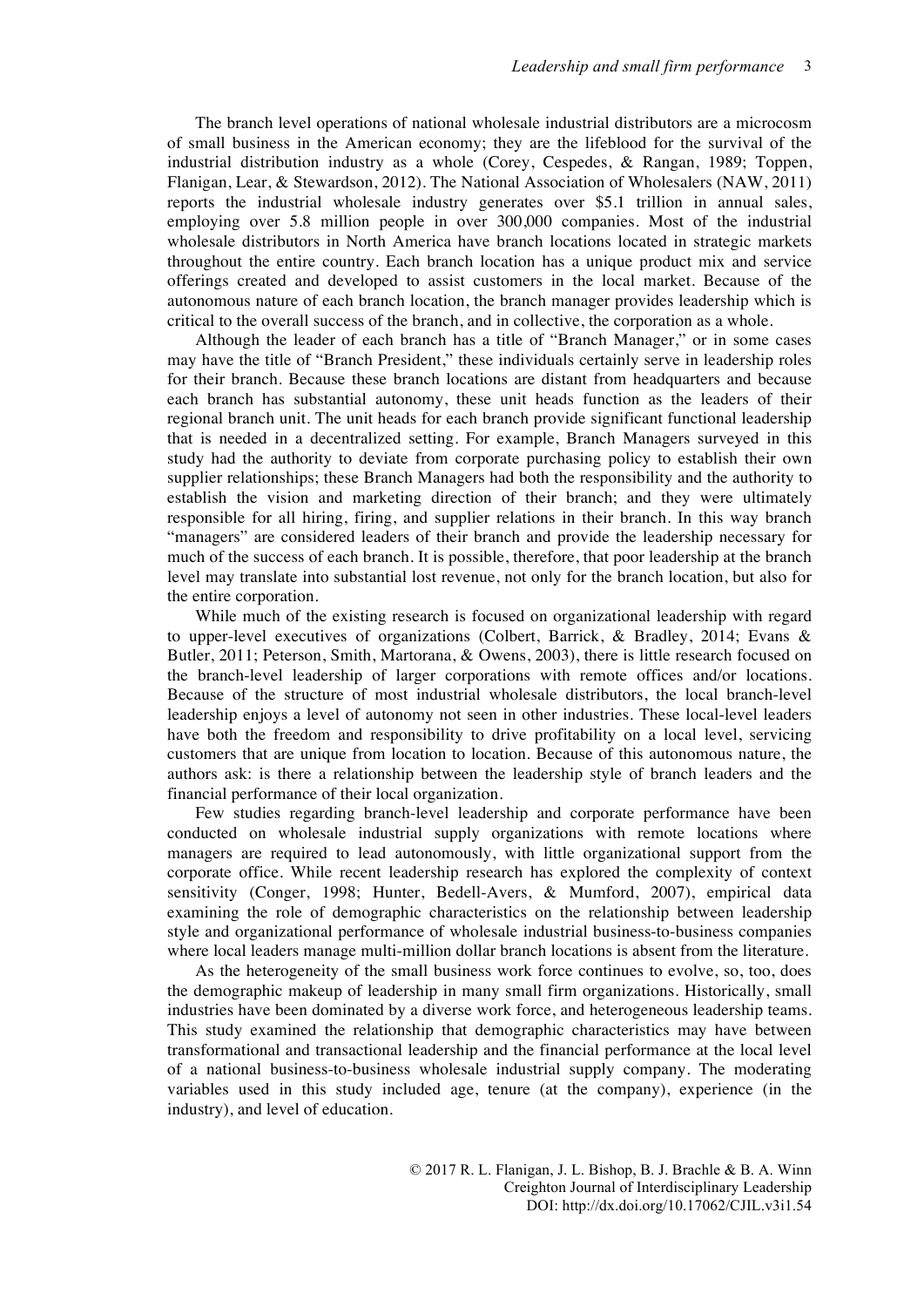If identification of leader demographic data is antecedent to organizational success, then it is incumbent upon organizations to hire and/or train individuals with the requisite experience, age, and education to lead the organization. In today's highly competitive and ever-changing market, there is constant price versus value pressure at all levels of the supply chain. At the wholesale business-to-business level, ongoing challenges of retaining competent personnel, improving product innovation and quality, and increased competition present a constant threat of decreasing returns, and possible destruction and/or erosion of organizational core competencies. This threat, as some scholars and practitioners suggest, only serves to highlight the importance of securing strong leadership within the organization (Collins, 2001; Santora, Seaton, & Sarros, 1999). What is not clear, however, is the potential influence of such moderating effects as age, experience, tenure, and educational background.

While leadership research has been conducted on many organizational levels, and in many types of organizations, this research adds to the literature by examining the moderating effect of the mid-level, or local leaders' demographic characteristics on transformational and transactional leadership styles, and actual financial performance of business-to-business wholesale industrial sales organizations with remote locations throughout the United States. Few leadership research studies have used actual, real-world financial data to examine the effect leadership style has on organizational performance. This study not only collected realworld financial data on 100 branch locations, but also collected leadership perception information and demographic information from local level branch leaders. The results from this research may provide upper level management of industrial distribution companies with the empirical data needed to staff local level branch locations with leaders that will be effective in guiding and directing the branch to long-term, sustainable success and profitability.

## **Leadership**

The value of leadership and the effect of leadership style on organizational performance has been a topic of substantial interest among both research academics and business professionals for many years. Rowe et al., (2005) suggested that one of the primary reasons for this widespread interest in leadership research is the commonly held belief that leadership can, and does, influence the overall performance of most organizations. But leadership is not something that is reserved only for those at the top of the organization (Bass & Riggio, 2006). Leadership occurs at all levels of organizations, and can be employed by many types of individuals, thus it is important to understand the effect of leadership at the local level of large national companies.

In the 1960's and 1970's, the focus of leadership scholars shifted from the study of leadership behaviors and traits to the exchanges or transactions between leaders and followers (Pierce & Newstrom, 2011). Although different forms of exchanges and transactions were noted as early as 1947 with Max Weber's descriptions of charismatic leadership (Weber, 1947), the notion of a leader being transformational in nature was first examined and introduced by Burns in 1978. Burns (1978) described transformational leaders as those who build strong teams by empowering their followers and inspiring these followers to achieve their own personal goals, and in doing so help the entire organization achieve overall success. Bass (1985) further defined a transformational leader as a person who motivates others to do more than was originally expected. Bass and Riggio (2006) further explained that transformational leaders are the types of leaders who can motivate and inspire their followers to pursue and achieve extraordinary organizational outcomes and, in so doing, develop their own leadership abilities. Despite some beliefs that transformational leadership is only effective at the upper levels of management, research has found that transformational leadership is actually more prevalent and functional at lower levels within an organization (Lowe & Kroeck, 1996). Koene, Vogelarr, and Soeters (2002) opined that these findings may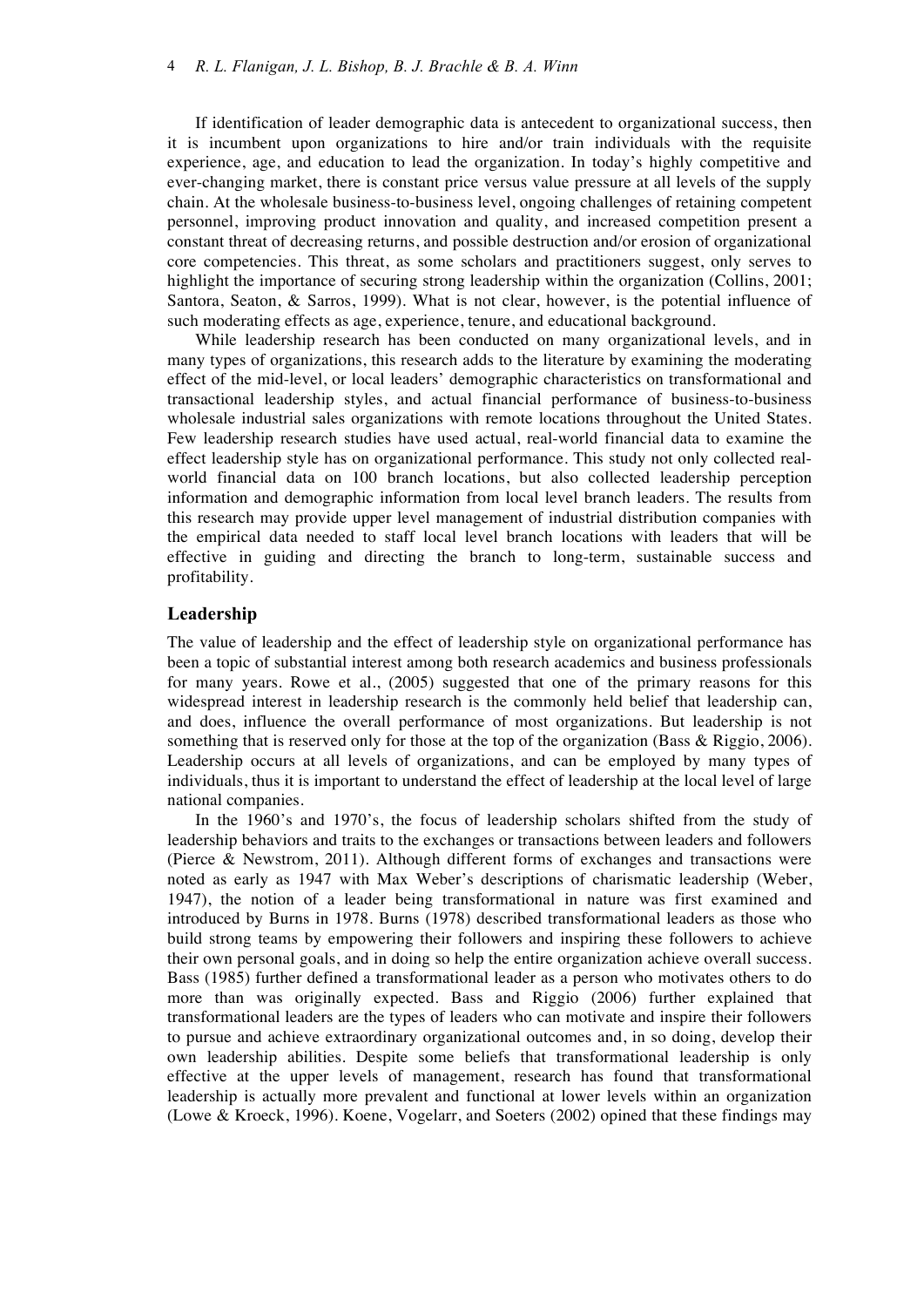be due to the fact that many subordinates experience more direct communication and influence from their lower-level leaders than from higher-level leaders.

Bass (1985) and others have compared and contrasted a transformational leader to a transactional leader. A transactional leader generally accepts organizational status quo, and provides followers with recognition and contingent reward for meeting specific objectives (Burns, 1978). The transactional leader may also pay attention to the small mistakes and/or deviations made by people or systems, and take the necessary corrective action (Shriberg, Shriberg, & Lloyd, 2002). Bass (1985) characterized transactional leaders as those who prefer to avoid risk taking, and were very conscious of time and efficiency. Burns (1978), speaking on transactional leadership, suggested that the relationship between most leaders and their followers is transactional in nature, that leaders look to exchange one thing for another. For example, a transactional leader may offer a subordinate a promotion for working overtime, or financial incentives for achieving a particular task.

The difference between transactional and transformational leadership is the process, or processes, used by the leader to motivate followers; which may also include the types of goals set and how they are to be achieved (Lowe & Kroeck, 1996). While clear differences exist between these two styles of leadership, it does not mean that a leader is either transformational or transactional. Effective leaders may display both styles of leadership in different settings and at different times. An important component of both styles of leadership is the leader-follower relationship.

Many theoretical models have proposed that leadership is a key driving force for organizational success, including operational and business performance results (Winn & Cameron, 1998). Some have found significant correlations between the transformational leadership of bank managers and the extent to which their respective bank branch offices increased in market share, as well as other areas of customer service (Steyrer, & Mende, 1994). Moreover, in a study of Canadian financial services firms, Howell and Avolio (1993) found that the transformational leadership of unit managers predicted financial performance data for those units over a one-year period.

#### *Need for local leadership*

The need for strong local leadership, and the challenge of developing these leaders is not a new phenomenon. Several decades ago, Burns (1978) stated that one of the leading problems with leaders in power at the time was that there was a sense of mediocrity and/or irresponsibility on the part of the leaders. In April 1999, the Distribution Research and Education Foundation published a report entitled *Addressing the Leadership Challenges in Wholesale Distribution* (Russell-Reynolds, 1999). Top executives in the wholesale industrial distribution industry were surveyed to identify key human resource needs and challenges. The results of the Russell-Reynolds (1999) survey showed that wholesale distribution industry executives are keenly aware of the exacting human resource requirements to be successful in today's business climate, and the importance of finding top leadership talent. Today, companies in the United States spend nearly \$14 billion a year on leadership development (Loew & O'Leonard, 2012), another indication of the importance industry places on strong, effective leadership.

For an organization to be successful, it must have not just one strong leader at the top, but there must be effective leadership throughout the organization. This idea is corroborated by O'Reilly et al., (2010) when they stated that from a macro perspective, the ability of senior leaders to incorporate strategic policy is highly dependent on the alignment of leaders across the organization at all hierarchical levels. For wholesale distribution companies with multiple branches located throughout the country, this is profoundly important. The Russell-Reynolds (1999) survey found that the wholesale distribution industry has trouble finding good leaders. Over 60% of executives participating in the survey reported difficulty in finding qualified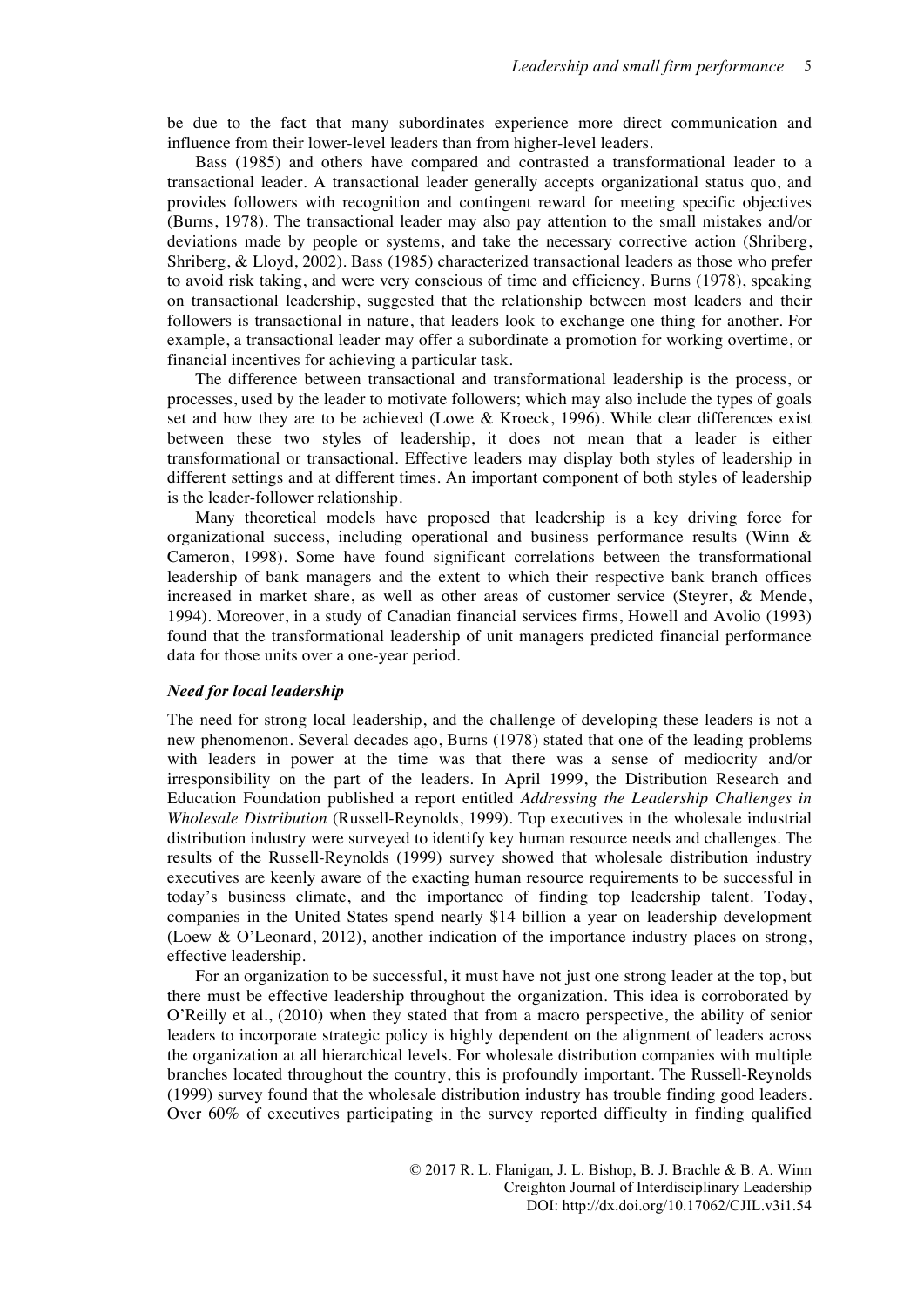leaders with the skills necessary in the industry. The industry has also had difficulty in attracting new talent, which forces leaders to look internally for the next generation of leaders.

This research was designed to contribute to the literature by gaining a better understanding of the influence that leadership style has on financial performance, when factoring in demographic characteristics, at the local level of an industrial wholesale distributor. This sort of information may help industry executives fill the pipeline with local leaders who have not only the requisite demographic characteristics, but also the leadership style necessary to influence financial performance within the organization.

## **Conceptual framework**

#### *Demographic characteristics and leadership*

Common leadership research focuses on either what leaders "do", or the outcomes of the leaders' organization. To further the understanding of leadership, some have controlled for demographic variables such as age, gender, education, tenure, marital status, salary levels, organizational size, as well as others (Bell, et al., 2011; Chen, Beck, & Amos, 2005). Other leadership studies have attempted to gain a better understanding of mediating variables such as self-efficacy (Stajkovic & Luthans, 1998) and alignment of leader and follower values (Krishnan, 2002). While there has been an increase in academic investigation surrounding leadership context (Kearney, 2008; Ng & Sears, 2011), there is need for continued research to gain a greater understanding of how various contextual factors influence the relationship between leadership style and organizational performance (Yukl, 2002). There are a number of mediating variables that may influence leadership effectiveness. Variables that have been examined by others include social values and age (Ng & Sears, 2011), gender (Rohmann & Rowald, 2009), and a work team's age, gender, and heterogeneity (Rowald, 2011). The current study examined how age, level of education, tenure as leader, and years of experience in the wholesale distribution industry moderates the relationship between leadership and branch-level financial performance of an industrial wholesale supply distributor.

## **Hypotheses**

## *Education*

The level of education for leaders in various organizations has received considerable attention in the literature, with mixed results. For example, Silva (2014) found that higher education is not critical for the success of a business leader, but that it can be helpful. Other studies, while not linked directly to financial performance as the current study did, have shown that higher levels of education for a leader have been associated to greater firm innovation (Becker, 1970; Kimberly & Evanisko, 1981), an increased ability to process information (Wiersma & Bantel, 1992), and that top management with higher education levels make more comprehensive decisions, which then lead to increased innovation (Bantel & Jackson, 1989). The initial hypothesis for the moderating effect of the level of education of the branch manager, on both transformational and transactional leadership, was that this variable is positively associated with both unit sales as well as profit margin performance of the branch.

Hypothesis #1: Branch manager education will moderate the effect of transformational leadership on unit sales such that higher levels of education will increase the strength of the positive association between transformational leadership and unit sales and margin.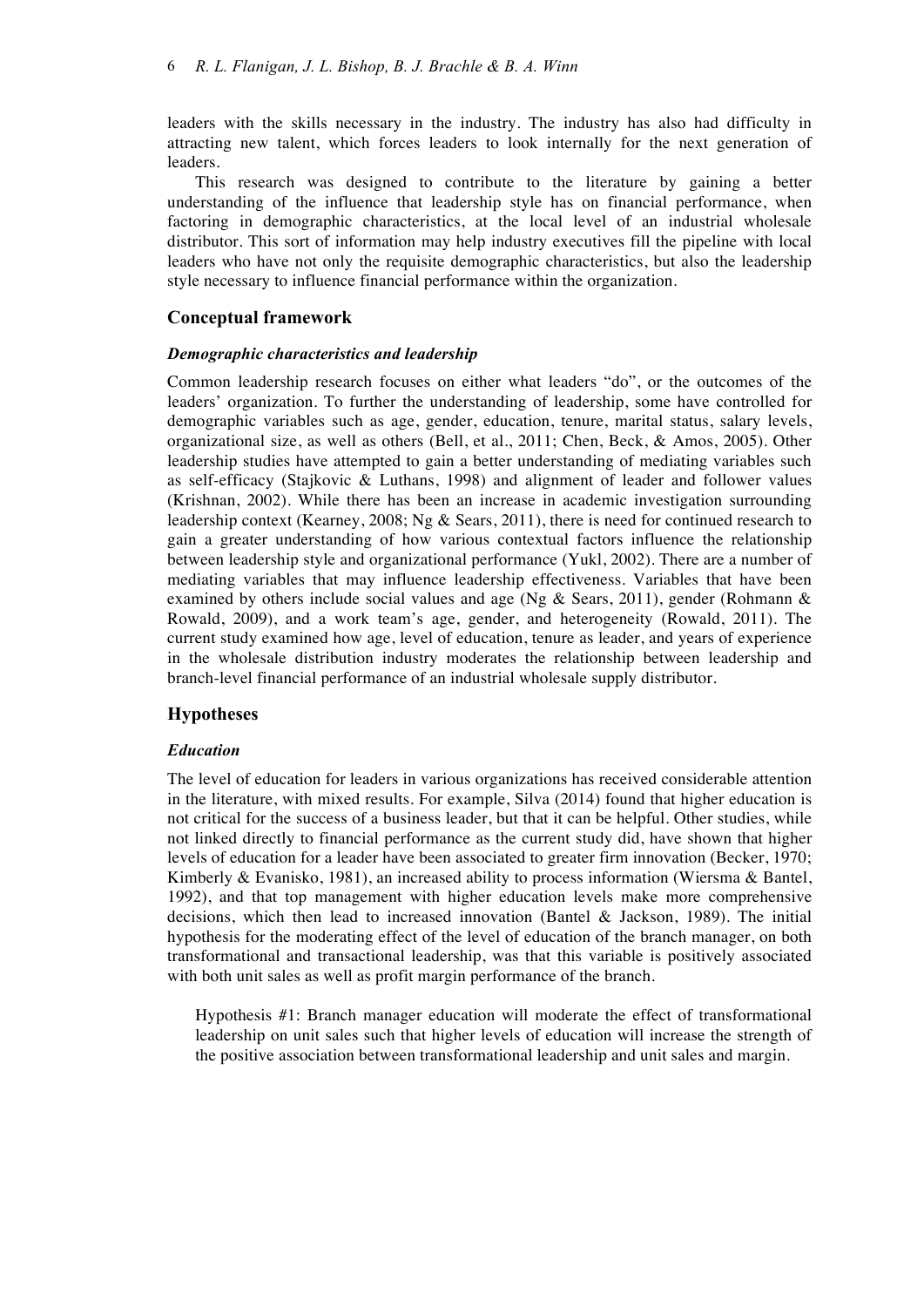Hypothesis #2: Branch manager education will moderate the effect of transactional leadership on unit sales such that higher levels of education will increase the strength of the positive association between transactional leadership and unit sales and margin.

## *Experience*

For purposes of the current research, the moderating effect of experience is meant to capture the number of years the manager had spent in the industry, not necessarily at the particular branch they were managing at the time of the survey. The research conducted by Hambrick and Mason (1984) suggest that experience levels of the leader may have an effect on the actions taken by the leader, but does this experience actually moderate the effect of leadership on organizational performance? Experience can often be situational. For example, if a manager spent over 20 years working in the wholesale power transmission industry, and then transfers to a company that is distributing construction equipment, is the knowledge gained from the power transmission industry transferrable to the construction equipment industry? While most consider both of these industries to be in the wholesale industrial distribution industry, they have very different markets and customers. Therefore, the hypothesis for the moderating variable experience, on both transformational and transactional leadership, was that it was positively associated with both unit sales and profit margin performance of the branch.

Hypothesis #3: Branch manager experience will moderate the effect of transformational leadership on unit sales and margin such that higher levels of experience will increase the strength of the positive association between transformational leadership and unit sales and margin.

Hypothesis #4: Branch manager experience will moderate the effect of transactional leadership on unit sales and margin such that higher levels of experience will increase the strength of the positive association between transactional leadership and unit sales and margin.

## *Age*

Age of the leader is another demographic variable that has received considerable attention in the literature, often with varying results. Grimm and Smith (1991) provide research that shows managers who are younger tend to be more innovative in developing growth strategies and are more tolerant of risk. On the other hand, Zacher, Rosing, Henning, and Freese (2011) demonstrate that the age of the leader was positively associated to leader generativity, and according to generativity theory (McAdams & de St. Aubin, 1992) older leaders demonstrate more transformational leadership skills than their younger counterparts. Further, research suggests that memory, reasoning skill, and ability to learn diminish with age (Burke & Light, 1981) and other studies indicate that younger managers have superior technical competence due to more recent educational training (Bantel & Jackson, 1989). Thus, for the current study the hypothesis for the moderating effect of age was that this variable would, on both transformational and transactional leadership, be negatively associated with unit sales and profit margin performance.

Hypothesis #5: Branch manager age will moderate the effect of transformational leadership on unit sales and margin such that higher levels of age will increase the strength of the positive association between transformational leadership and unit sales and margin.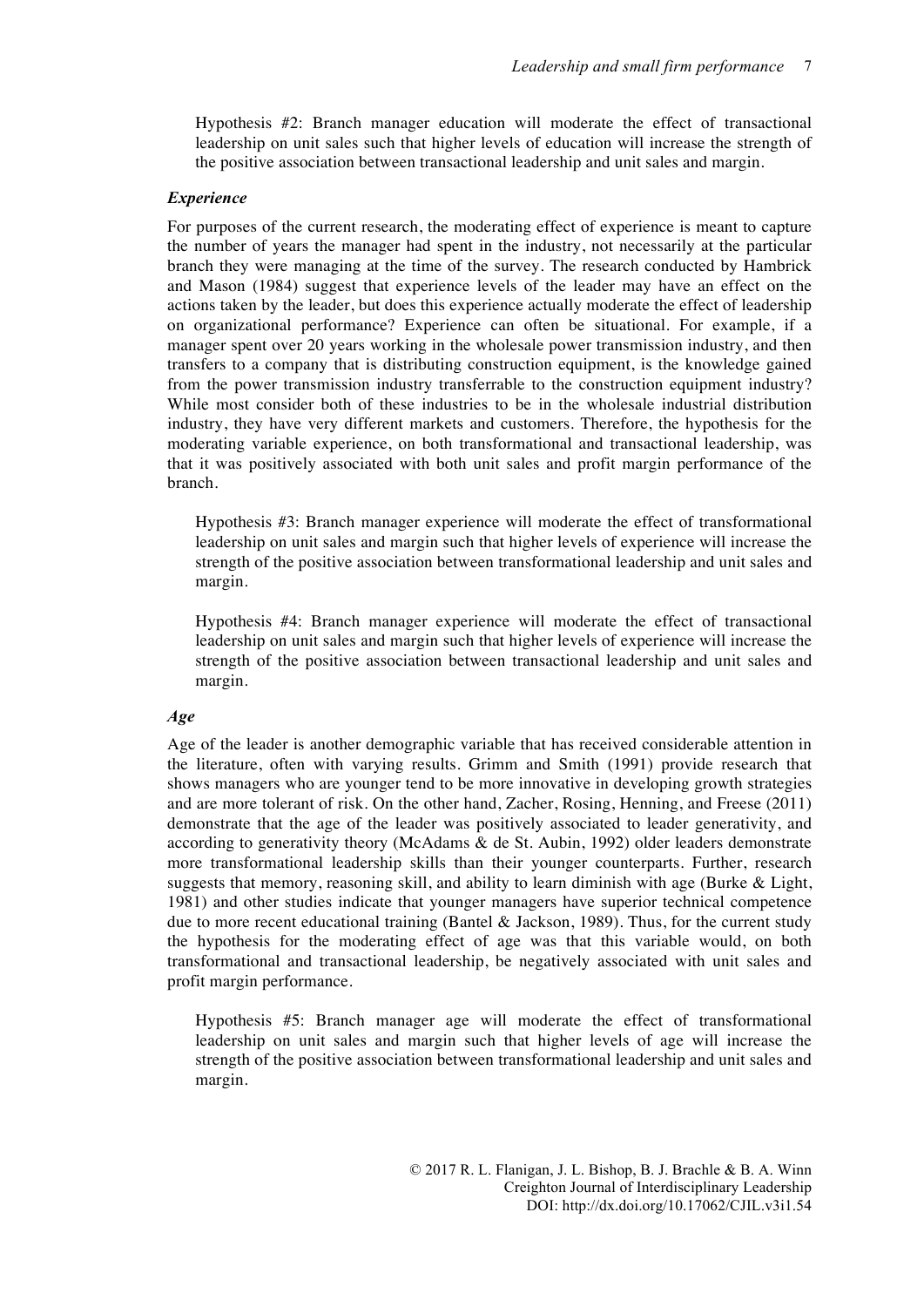Hypothesis #6: Branch manager age will moderate the effect of transactional leadership on unit sales and margin such that higher levels of age will increase the strength of the positive association between transactional leadership and unit sales and margin.

## *Tenure*

The current study defines tenure as the duration of time the leader has worked with the company, in a leadership capacity, for which they were surveyed. Tenure, and its relationship to organizational performance, has been researched in different organizational settings. Schwenk (1993) suggests that it is possible for leaders with long tenure at an organization to develop policy and/or strategy based upon old, or dated information, leading to poor performance. Other research has found a strong relationship between a leaders' long organizational tenure and organizational performance that meets and/or exceeds industry norms (Barlow, 1996; Finkelstein & Hambrick, 1990). In all, there is research to support the argument that long tenure at one organization has a tendency to have a negative effect on organizational performance. The hypothesis for the moderating effect of tenure within the organization was that this variable would, for both transformational and transactional leadership, be negatively associated with unit sales and profit margin performance.

Hypothesis #7: Branch manager tenure will moderate the effect of transformational leadership on unit sales and margin such that higher levels of tenure will increase the strength of the positive association between transformational leadership and unit sales and margin.

Hypothesis #8: Branch manager tenure will moderate the effect of transactional leadership on unit sales and margin such that higher levels of tenure will increase the strength of the positive association between transactional leadership and unit sales and margin.

## **Method**

## *Sample*

In an attempt to control for variability between companies (for example, how different companies report data, training for both branch level leaders and employees, market segment, size of typical branch operations, corporate-level support, day-to-day responsibilities of a branch manager, etc.) the scope of this study was limited to one corporation with multiple locations. The company is a wholesale industrial distributor with corporate offices in Ohio, and over 600 branch locations throughout North America. The company is unique in the industry in that it allows the local-level leader (known within the company as a branch President) to earn up to 40% ownership in the branch that he/she operates.

Of the 600 North American independent operating locations, company officials provided a list of over 220 branch locations, in four western regions in the United States, along with the name and email address of each branch President in each of these four regions.

The Multilevel Leadership Questionnaire (MLQ) was used to gather the leadership data because it is the most validated and efficient means of accurately measuring both transformational and transactional leadership. Of the 220 MLQ surveys that were emailed to all branch Presidents, 100 of these leaders participated in the survey, for a 45% response rate. Of the 100 remaining leaders, six of the leaders were removed from the analysis due to incomplete information. In 1990, Bass and Avolio created the MLQ to measure leadership styles ranging from passive leaders, to transactional leaders, to transformational leaders (Fleenor, 2007). It has been widely cited and is the most common instrument used to assess transformational leadership (Harms & Crede, 2010; Hartog, Muijen & Koopman, 1997;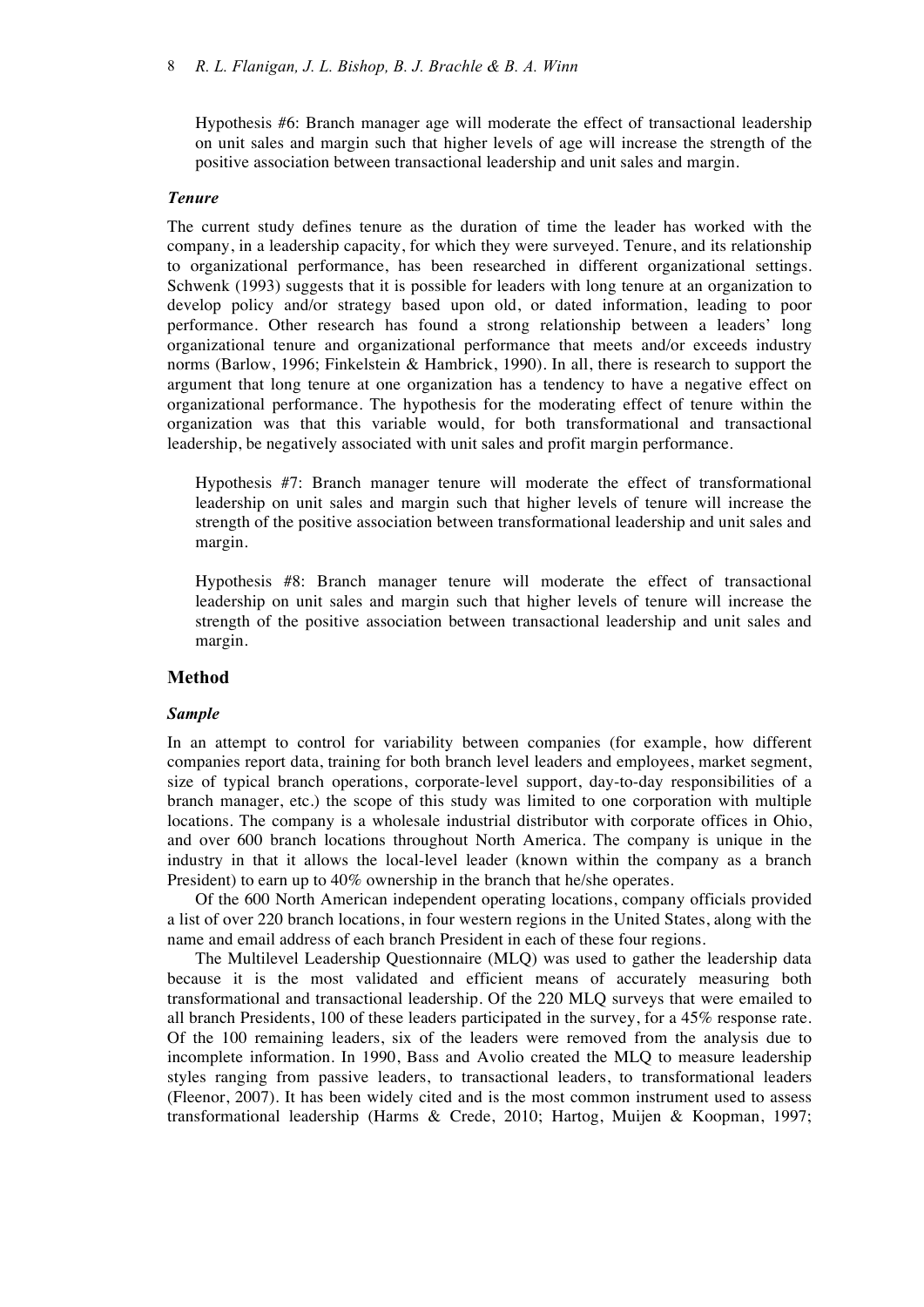Muenjohn & Armstrong, 2008; Tejeda, Scandura & Pillai, 2001). In their meta-analysis on emotional intelligence and transformational leadership, Harms and Crede (2010) found the MLQ to be the "most frequently used measure of transformational leadership" (p. 8). Reliability evidence for the measure can be found in the first edition of the assessment. The alpha reliability coefficients for the MLQ's self-rating form range from .60 to .92 (Bessai, 1995) and the measure's rater forms for supervisees or coworkers range from .77 to .95 (Kirnan & Snyder, 2011). Further studies were done with the test-retest reliabilities over a 6 month period and found the self-rating form ranged from .44 to .74 (Kirnan & Snyder, 2011).

## *Procedures*

Prior to the MLQ survey being sent out to all leaders, an email was sent out by the four respective regional managers in support of the research, explaining the value of the investigation, and encouraging all company leaders to participate. Leadership surveys were administered by a third party, Mind Garden, Inc., host of the MLQ survey instrument. As the host of this instrument, Mind Garden Inc., requires researchers to collect leadership data through its survey administration services. This allows for greater anonymity and confidentiality of data. Furthermore, it assures that all research using the MLQ instrument is administered in a similar manner, thus providing some level of consistency in using the instrument.

After the initial surveys were sent out, several follow-up attempts were made to increase participation in the research. These included personal phone calls to branch leaders, as well as sending follow-up emails to the leaders of each branch asking for participation.

After all data was collected, organized, and codified, it was analyzed using SPSS, version 21. The MLQ survey instrument consists of 45 questions (not including the demographic characteristic questions); which are purposeful by design, and related to the leadership characteristics identified in transactional and transformational leadership theory.

#### *Measures*

#### *Independent variables*

The independent variable for the study was leadership style. Data for the independent variable were collected via the MLQ survey instrument from voluntary participants within company branch offices. Transactional and transformational leadership styles were measured by 45 questions in the survey using the nine-factor leadership model analysis in the MLO (Bass  $\&$ Avolio, 2004). As recommended by the MLQ, the five scales were used to calculate the transformational leadership score for each individual. These included the scales identified as Idealized Attributes (IA), Idealized Behaviors (IB), Inspirational Motivation (IM), Intellectual Stimulation (IS), and Individual Consideration (IC). Cronbach's Alpha for transformational leadership was .910, well within the limits of acceptable reliability. Responses were collapsed by first averaging all items within each scale (four items each), then by averaging the resulting scores across all five scales to yield a single number representative of the level of transformational leadership for each respondent.

For transactional leadership two factors were used; Contingent Reward (CR) and Management-by-Exception (active). The result was a lower Cronbach's Alpha of .731, still within the limits of reasonable reliability. Responses were again collapsed into a single number by first averaging the items within each scale, and then averaging across the two scale scores.

## *Dependent variables*

In this study, the dependent variable was organizational performance as measured by the year-over-year change in both annual sales and gross margin for each participating branch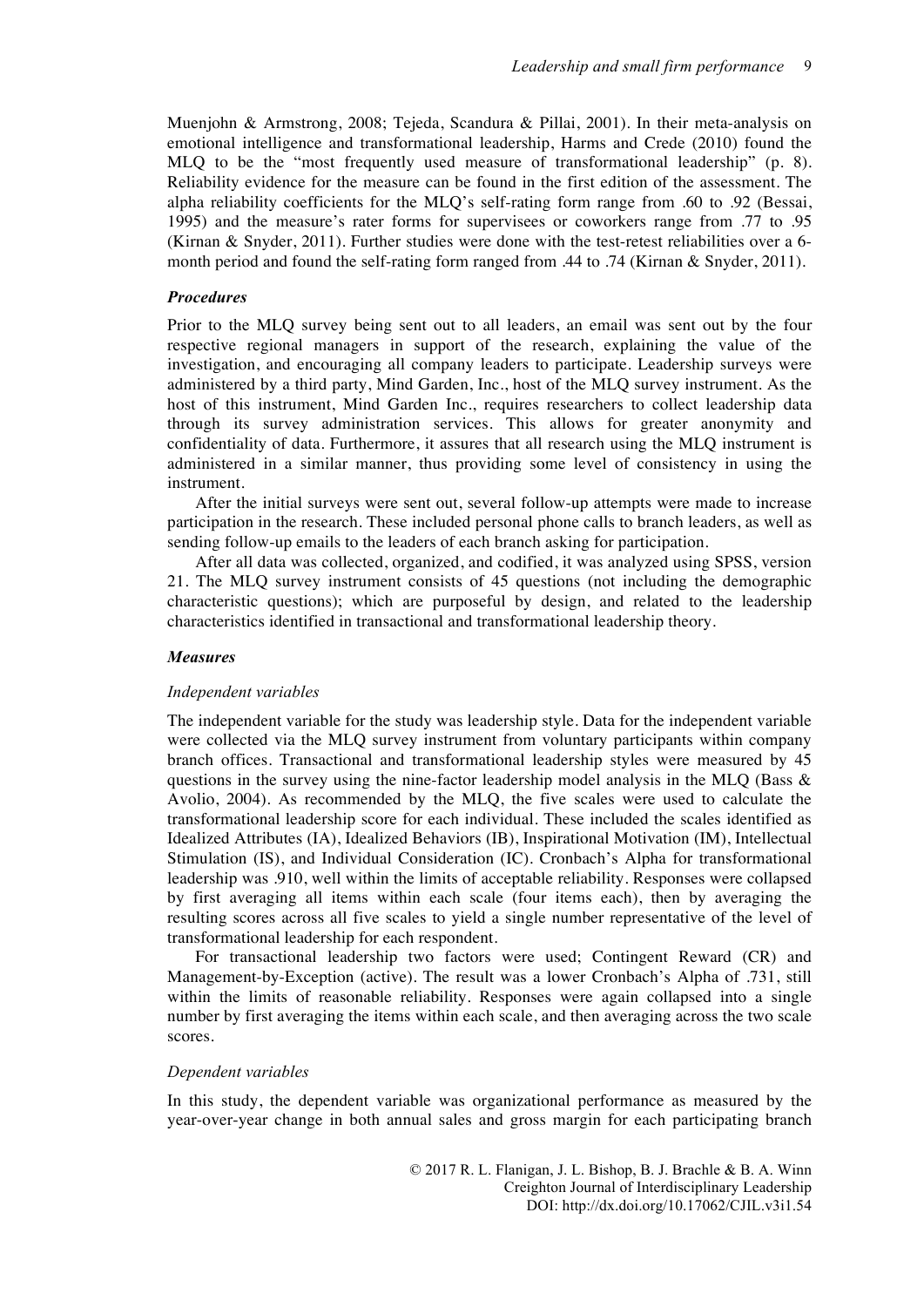location. Dependent variable data were provided by the corporate offices of the wholesale industrial distributor. Sales and margin data, for up to five years, were reported. Due to the sensitive nature of the financial data collected, the authors were not granted permission to disclose this information. Thus, descriptive statistics for the financial indicators used in this analysis are not reported.

The dependent variable data were closely tied to specific leaders to ensure that the data was stable. For example, if a leader had only been the branch President at that particular location for three years, but five years of sales and margin data was reported, only the effective three years' of data was used for data analysis.

The original dependent variable data did not meet the normally accepted assumptions for regression analysis because it was highly skewed. This feature, which is typical of financial data, was collected in the usual way, which is to use a logarithmic transformation. After transforming the data using a log base 10 function, both skewness and kurtosis fell within normally acceptable limits.

#### *Moderating variables*

As host of the MLQ instrument, Mind Garden allowed the authors of this study to modify the survey to include the demographic characteristics of the leaders. This demographic data was collected and each of the variables were used as moderating variables in the regression analysis. Each leader was asked his or her age, level of education, tenure as the branch leader, and the number of years of experience in the wholesale distribution industry.

During the data collection stage, demographic variables age, experience, and education were all coded, or scaled, so that the numbers shown do not reflect actual numbers. The scales used to code each of these variables is shown in Table 1. Tenure was not coded, but was a reflection of actual number of years the respondent had been a leader in their respective branch location at the time the survey was administered.

|                | Demographic Variable        |                    |                                  |  |  |  |  |  |
|----------------|-----------------------------|--------------------|----------------------------------|--|--|--|--|--|
| Value          | Age (years)                 | Experience (years) | Education                        |  |  |  |  |  |
| $\Omega$       | Less than or<br>equal to 24 | $0 \text{ to } 4$  | High School Education            |  |  |  |  |  |
|                | $25 \text{ to } 30$         | $5 \text{ to } 9$  | Trade School or Associate Degree |  |  |  |  |  |
| $\overline{2}$ | 31 to 35                    | 10 to $14$         | Bachelor's Degree                |  |  |  |  |  |
| 3              | $36 \text{ to } 40$         | 15 to 19           | Master's Degree                  |  |  |  |  |  |
| 4              | 41 to $45$                  | 20 to 24           | $Other*$                         |  |  |  |  |  |
| 5              | $46$ to $50$                | 25 to 29           |                                  |  |  |  |  |  |
| 6              | 51 to 55                    | 30 or more         |                                  |  |  |  |  |  |
|                | $56$ to $60$                |                    |                                  |  |  |  |  |  |
| 8              | $61$ to $65$                |                    |                                  |  |  |  |  |  |
| 9              | Over $65$                   |                    |                                  |  |  |  |  |  |

Table 1: *Demographic variable measurements*

*Note. Six participants entered 4 (other). All six identified what they meant by 'other' and were subsequently assigned to 0, 1, or 2 by the authors, as appropriate.*

Figure 1 illustrates how the moderating variables in this study may influence the performance of a wholesale distribution branch office. In other words, the demographic characteristics were analyzed to evaluate if any of them changed the relationship between participants' leadership style and their branch's financial performance over time.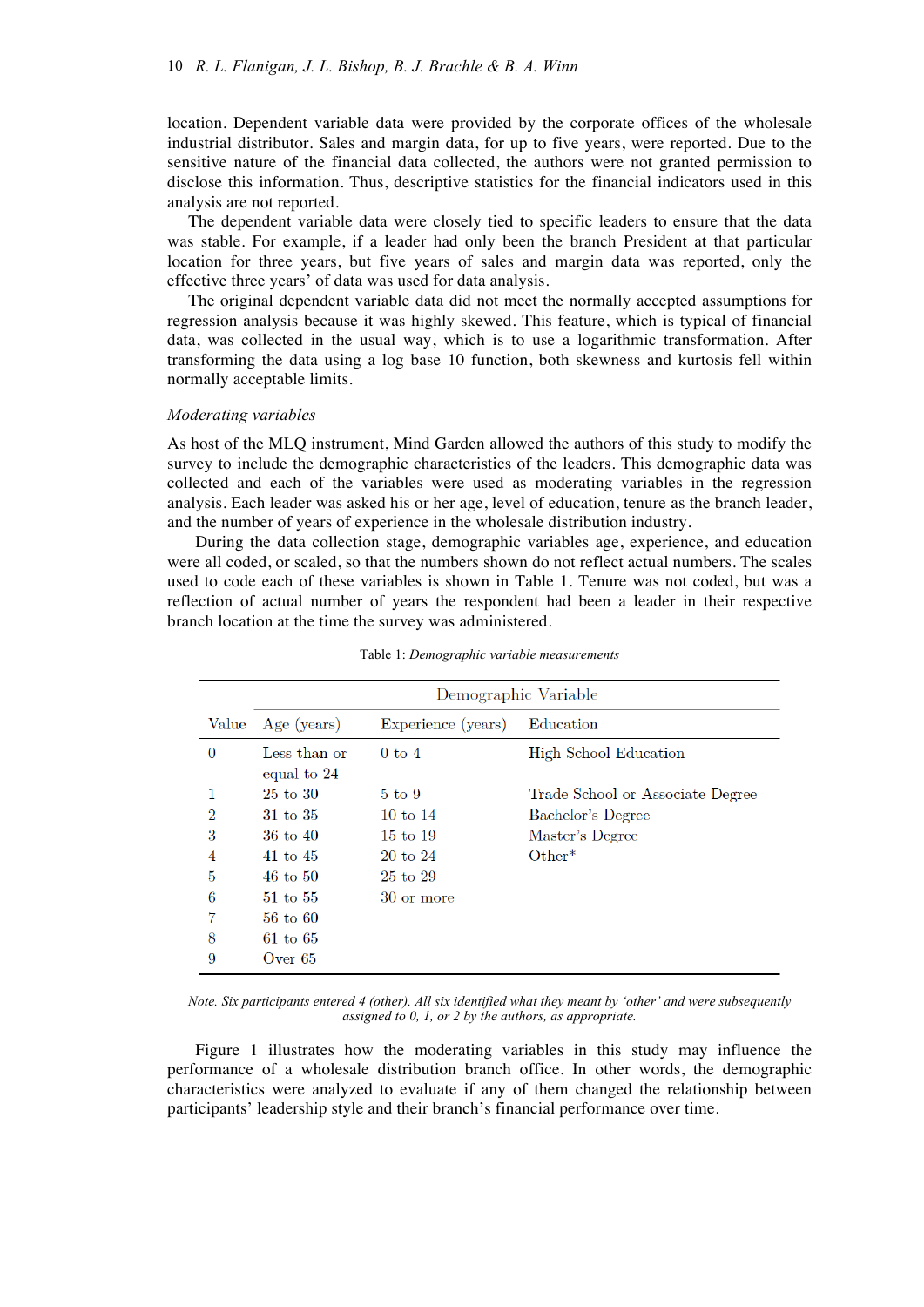

*Figure 1. Illustration of moderating variable relationship to independent & dependent variables*

## **Results**

In addition to the statistical correlations, Table 2 provides a summary of the descriptive statistics. As stated, there were 100 leaders that participated in the survey. Six of these leaders were removed from the analysis due to incomplete data, for a total sample size (*n)* of 94.

After the variables were mean centered, bivariate correlations were run as a data diagnostic to get a preliminary indication if there were any significant findings. Table 2 includes the correlations between the moderating variables and the independent variables. As expected, moderators were highly correlated with one another, as are leadership styles, but the moderating variables were not significantly correlated to the independent variables. This initial correlational analysis indicates that the data is set up correctly. The correlation also provides an insight into the relationship between the leadership styles and the moderating variables. These correlations are logical, but they also present a possible statistical problem. In multivariate regression, when the independent variables are too highly correlated the estimates become unreliable. Regressions were run with all the variables in the equation and without the highly correlated variables (not shown). The results of this test were similar.

| Indicator        | Tenure  | Age     |         | Experience Education | Transform | <b>Transact</b> |
|------------------|---------|---------|---------|----------------------|-----------|-----------------|
|                  |         |         |         |                      | Leader    | Leader          |
| М                | 10.60   | 4.82    | 3.86    | 0.68                 | 2.99      | 2.83            |
| <b>SD</b>        | 9.114   | 2.048   | 1.823   | 0.882                | 0.540     | 0.575           |
|                  |         |         |         |                      |           |                 |
| Tenure           |         | 10.625  | 10.825  | .461                 | $-.219$   | $-.924$         |
| Age              | $.569*$ |         | 2.803   | .114                 | $-.200$   | $-.144$         |
| Experience       | $.651*$ | $.751*$ |         | $-.023$              | $-.141$   | $-.076$         |
| Education        | .057    | .063    | $-.014$ |                      | .011      | $-.059$         |
| Transform Leader | $-.044$ | $-.181$ | $-.143$ | .023                 |           | .211            |
| Transact Leader  | $-.166$ | $-.115$ | $-.068$ | $-.110$              | $.636*$   |                 |

Table 2: *Descriptive statistics*

*Note: \*Correlation is significant at the .001 level. All P values are two-tailed*

## *Regression analysis*

## *Main effects model*

A main-effects multiple regression analysis was conducted using year-over-year sales performance as the dependent variable. The regression examined the relationship between the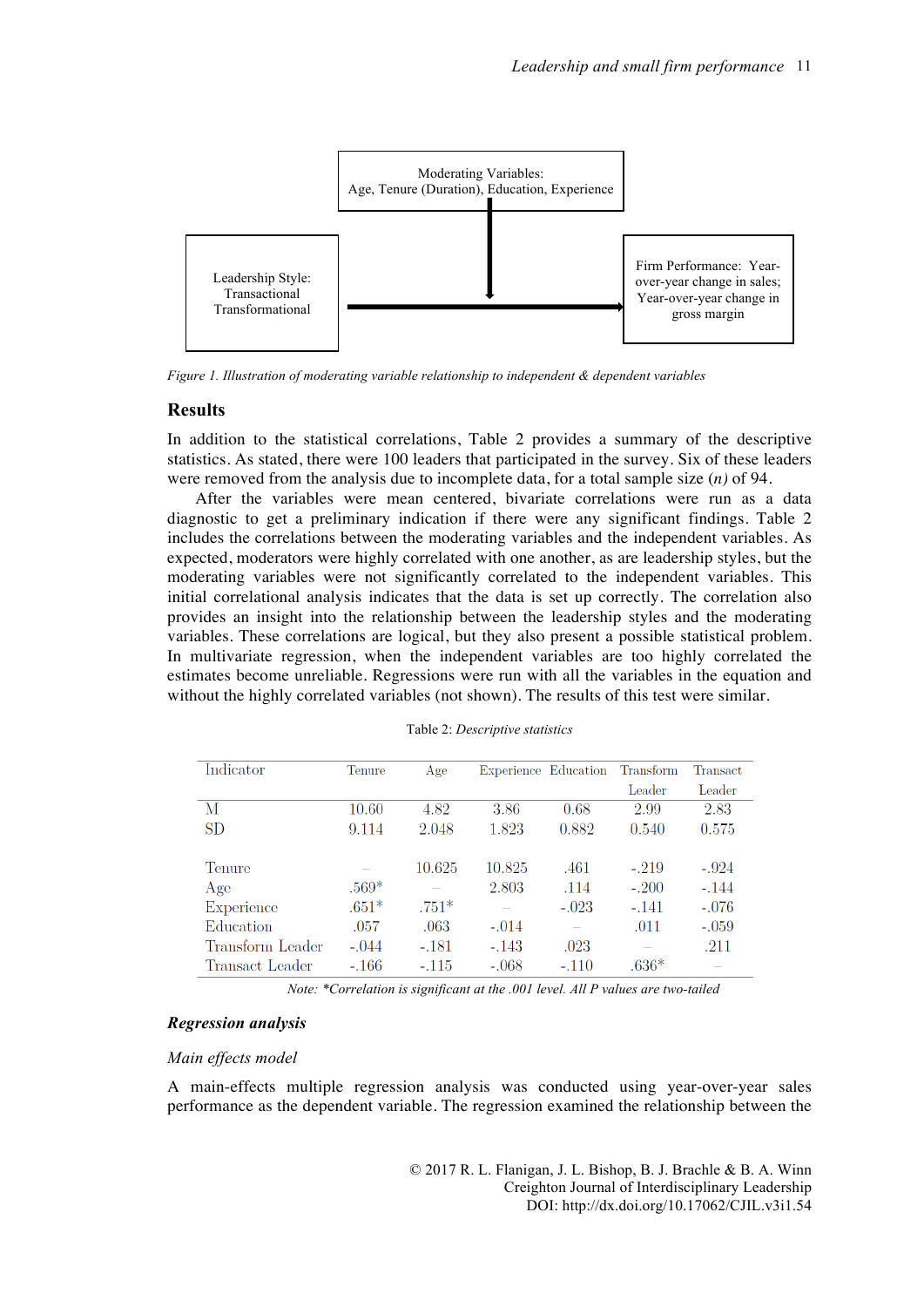demographic characteristics, transformational and transactional leadership, and year-overyear sales results for the branch. The results are shown in Table 3.

|                         |       |                | Unstandardized<br>coefficients |           |         | Standardized<br>coefficients |
|-------------------------|-------|----------------|--------------------------------|-----------|---------|------------------------------|
| Model                   | $R^2$ | Adjusted $R^2$ | B                              | Std Error | В       | Sig                          |
| Summary                 | .193  | .137           |                                |           |         |                              |
| (constant)              |       |                | .144                           | .005      |         | .000                         |
| Tenure                  |       |                | $-.001$                        | .001      | $-.117$ | .384                         |
| Age                     |       |                | $-.005$                        | .004      | $-164$  | .277                         |
| Experience              |       |                | .000                           | .005      | .014    | .932                         |
| Education               |       |                | $-.004$                        | .005      | $-.089$ | .368                         |
| Transformational Leader |       |                | .043                           | .014      | .414    | .002                         |
| Transactional Leader    |       |                | $-.014$                        | .012      | $-152$  | .251                         |

Table 3: *Regression analysis: Main effects on sales*

#### *Note: Dependent variable: Sales*

The regression revealed a positive relationship between leadership and sales. It explains that  $19.3\%$  (R<sup>2</sup>) of the variance in sales is explained by the variables used in the regression. The regression model was significant overall:  $F(6,87) = 3.466$ ,  $p < .01$ .

The regression analysis showed that transformational leadership was positively related to year-over-year sales performance. For every one unit increase in transformational leadership, there is a predicted increase in sales of 4.3%. Interestingly, the main effects model of the demographic characteristics did not predict sales. Another interesting result in the regression is the significant finding for the intercept (or constant). Generally, this is not a part of the regression analysis; however, since it was significant, a mention of the meaning is warranted. The constant reveals that the value of Y is known when X is 0. However, because all the data in this analysis was centered, it means that  $Y = .144$  when all X variables are at their mean levels. So when tenure, age, experience, education, transformational leaders, and transactional leaders are all at their mean, sales will be .144.

Next, a regression was run using year-over-year gross margin as the dependent variable, as shown in Table 4. Similar to when sales figures were the dependent variable, the data revealed that there is a significant relationship between the independent variables, the moderating variables, and margin. It shows that  $19.1\%$  (R<sup>2</sup>) of the variance in margin is explained by the variables used in the regression. The regression also shows that predicting margin from these specific moderating variables and the leadership variables is statistically significant,  $F(6,87) = 3.419$ ,  $p < .01$ . From the regression table shown in Table 4, it is revealed that transformational leadership is significant and positively related to margin performance. Therefore, for every one unit of increase in transformational leadership, there is a predicted increase in margin of 4.5%. Again, the intercept (Constant) is positively related to margin.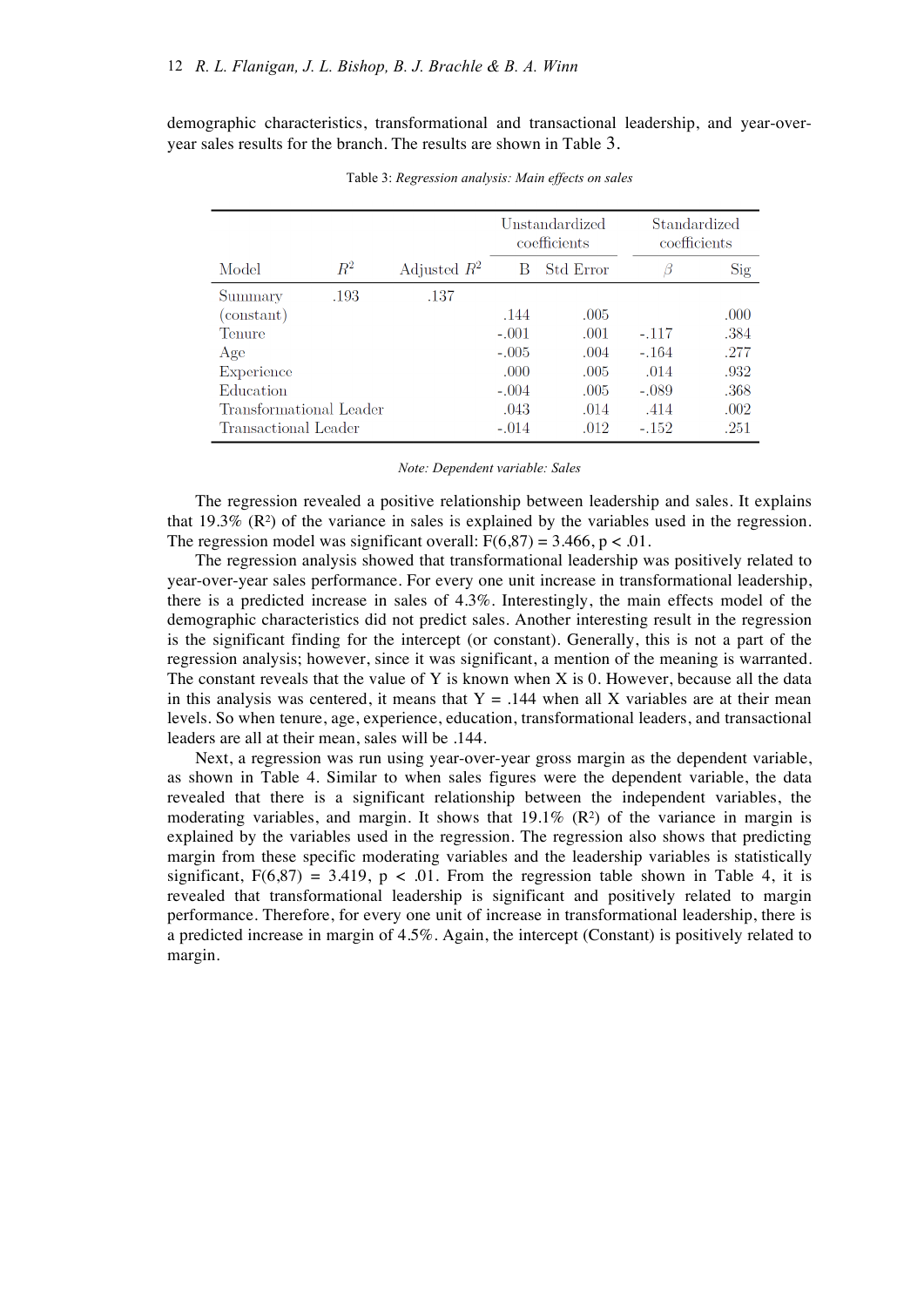|                         |       |                | Unstandardized<br>coefficients |                  |         | Standardized<br>coefficients |
|-------------------------|-------|----------------|--------------------------------|------------------|---------|------------------------------|
| Model                   | $R^2$ | Adjusted $R^2$ | B                              | <b>Std Error</b> | В       | Sig                          |
| Summary                 | .191  | .135           |                                |                  |         |                              |
| (constant)              |       |                | .105                           | .006             |         | .000                         |
| Tenure                  |       |                | $-.002$                        | .001             | $-242$  | .075                         |
| Age                     |       |                | $-.005$                        | .005             | $-.156$ | .301                         |
| Experience              |       |                | .003                           | .006             | .102    | .533                         |
| Education               |       |                | $-.006$                        | .005             | $-.111$ | .262                         |
| Transformational Leader |       |                | .045                           | .015             | .389    | .004                         |
| Transactional Leader    |       |                | $-.016$                        | .013             | $-.157$ | .235                         |

#### Table 4: *Regression analysis: Main effects on margin*

*Note: Dependent variable: Margin*

## *Interaction effects model*

After analyzing the main effects in the regression model, the interaction effects of the independent variables and moderating variables were tested. The interaction of each moderating variable with both transformational leadership and transactional leadership were run in the regression and analyzed for significance. Table 5 shows the regression for interaction effects on sales.

The interaction effects model shows that  $30.2\%$  ( $R<sup>2</sup>$ ) of the variance in sales is explained by the variables used in the interaction regression. The regression also reveals that predicting sales from these specific interaction variables is statistically significant,  $F(14,79) = 2.438$ ,  $p<.01$ . The original hypotheses was that the moderating variables of age, experience, education, and tenure would all have a significant effect on organizational performance, whether positive or negative. While none of the interactions between transformational and transactional leadership and the moderating variables had a significant effect on sales, it was found, however, there was a significant effect on transformational leadership. The regression shows that for every one unit of increase in transformational leadership, there is a predicted increase in sales of 5.4%.

Collinearity statistics were also included to gauge whether the estimates were being influenced by multiple collinearity. Several variables displayed rather low tolerance. As a result, another regression was run (not shown) removing those variables with low tolerance. This new regression did not reveal any new significant results.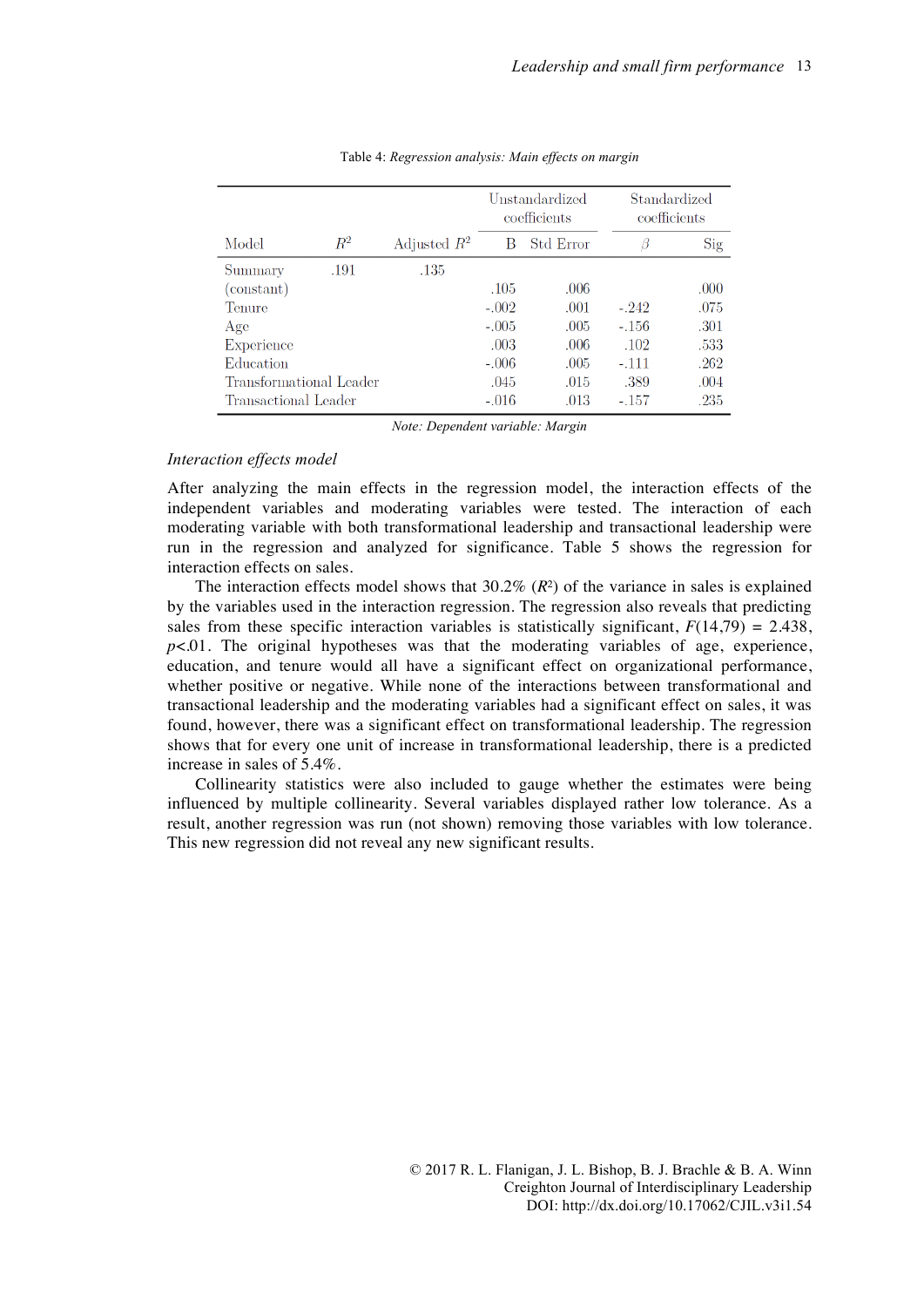|                                    |         |                                   |         | Unstandardized<br>coefficients | Standardized<br>coefficients |      |      | Collinearity<br>statistics |
|------------------------------------|---------|-----------------------------------|---------|--------------------------------|------------------------------|------|------|----------------------------|
| Model                              | $\,R^2$ | Adjusted $R^2$                    | B       | Std Err                        | Β                            | Sig  | Tol  | VIF                        |
| Summary                            | .302    | .178                              |         |                                |                              |      |      |                            |
| (constant)                         |         |                                   | .142    | $.006\,$                       |                              | .000 |      |                            |
| Tenure                             |         |                                   | $-.001$ | .001                           | $-.105$                      | .432 | .498 | 2.007                      |
| Age                                |         |                                   | $-.003$ | .004                           | $-.102$                      | .501 | .388 | 2.579                      |
| Experience                         |         |                                   | .001    | .005                           | .044                         | .787 | .330 | 3.029                      |
| Education                          |         |                                   | $-.006$ | .005                           | $-.130$                      | .192 | .911 | 1.098                      |
| Transformational Leader            |         |                                   | .054    | .015                           | .516                         | .001 | .429 | 2.330                      |
| Transactional Leader               |         |                                   | $-.018$ | .013                           | $-.196$                      | .156 | .474 | 2.110                      |
|                                    |         | Tenure×Transformational Leader    | $-.004$ | .002                           | $-.318$                      | .105 | .235 | 4.247                      |
| Age×Transformational Leader        |         |                                   | .000    | .011                           | .009                         | .968 | .192 | 5.203                      |
| Experience×Transformational Leader |         |                                   | $-.007$ | .014                           | $-.106$                      | .628 | .186 | 5.373                      |
|                                    |         | Education×Transformational Leader | .003    | .012                           | .034                         | .782 | .604 | 1.655                      |
| Tenure×Transactional Leader        |         |                                   | .001    | .002                           | .079                         | .676 | .253 | 3.958                      |
| Age×Transactional Leader           |         |                                   | .000    | .010                           | .002                         | .993 | .236 | 4.231                      |
| Experience×Transactional Leader    |         |                                   | .002    | .011                           | .042                         | .827 | .240 | 4.162                      |
| Education×Transactional Leader     |         |                                   | $-.010$ | .012                           | $-.105$                      | .418 | .537 | 1.863                      |

Table 5: *Regression analysis: Interaction effects on sales*

*Note: VIF=Variance Inflation Factor. Dependent variable: Sales*

Table 6 represents the data for the regression analysis using the interaction effects on the dependent variable margin. The interaction effects model shows that 29.1% (*R*²) of the variance in margin is explained by the variables used in the interaction regression. The regression also shows that predicting margin from these specific interaction variables is statistically significant,  $F(14, 79) = 2.313$ ,  $p < .01$ . Similar to the regression on sales, this regression shows that for every one unit of increase in transformational leadership, there is a predicted increase in sales of 5.2%.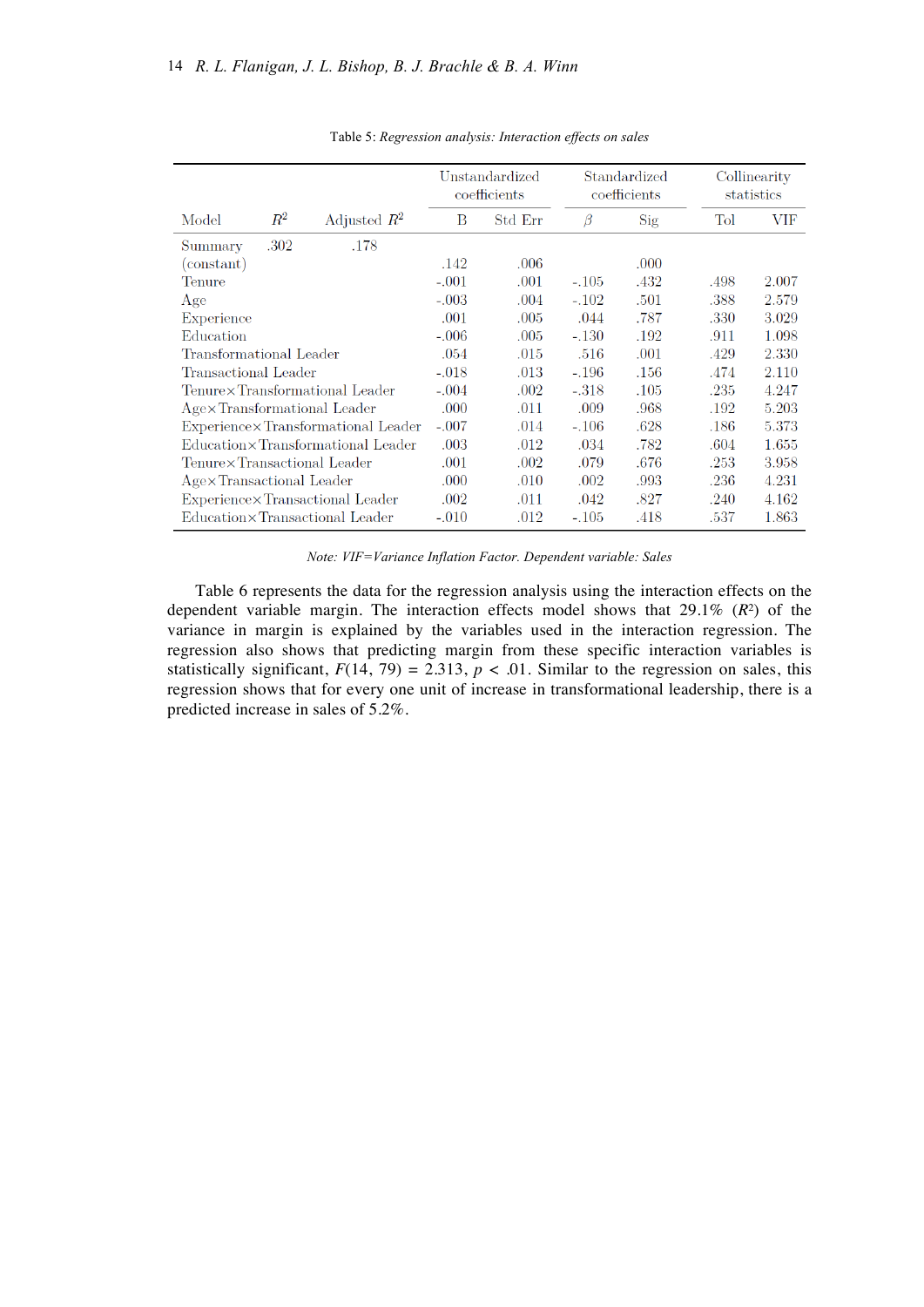|                                                          |         |                                  | Unstandardized<br>coefficients |         | Standardized<br>coefficients |      |       | Collinearity<br>statistics |
|----------------------------------------------------------|---------|----------------------------------|--------------------------------|---------|------------------------------|------|-------|----------------------------|
| Model                                                    | $\,R^2$ | Adjusted $R^2$                   | B                              | Std Err | B                            | Sig  | Tol   | VIF                        |
| Summary                                                  | .291    | .165                             |                                |         |                              |      |       |                            |
| $\rm (constant)$                                         |         |                                  | .102                           | .006    |                              | .000 |       |                            |
| Tenure                                                   |         |                                  | $-.001$                        | .001    | $-.217$                      | .110 | .498  | 2.007                      |
| Age                                                      |         |                                  | $-.004$                        | .005    | $-.120$                      | .434 | .388  | 2.579                      |
| Experience                                               |         |                                  | .004                           | .006    | .127                         | .445 | .330  | 3.029                      |
| Education                                                |         |                                  | $-.007$                        | .005    | $-.131$                      | .191 | .911  | 1.098                      |
| Transformational Leader                                  |         | .052                             | .017                           | .457    | .002                         | .429 | 2.330 |                            |
| Transactional Leader                                     |         | $-.017$                          | .014                           | $-.168$ | .226                         | .474 | 2.110 |                            |
|                                                          |         | Tenure×Transformational Leader   | .001                           | .013    | .008                         | .946 | .604  | 1.655                      |
| Age×Transformational Leader                              |         |                                  | $-.003$                        | .002    | $-.202$                      | .304 | .235  | 4.247                      |
| ${\rm Experience} \times {\rm Transformational\ Leader}$ |         | $-.013$                          | .013                           | $-.216$ | .321                         | .192 | 5.203 |                            |
| Education × Transformational Leader                      |         | .006                             | .016                           | .081    | .713                         | .186 | 5.373 |                            |
| Tenure×Transactional Leader                              |         | $-.014$                          | .014                           | $-.131$ | .315                         | .537 | 1.863 |                            |
| Age×Transactional Leader                                 |         | .000                             | .002                           | $-.028$ | .881                         | .253 | 3.958 |                            |
| Experience×Transactional Leader                          |         |                                  | .001                           | .011    | .013                         | .947 | .236  | 4.231                      |
|                                                          |         | Education × Transactional Leader |                                |         | .069                         | .721 | .240  | 4.162                      |

Table 6: *Regression analysis: Interaction effects on margin*

*Note: VIF=Variance Inflation Factor. Dependent variable: Margin*

## **Discussion**

There were eight hypotheses being explored for this study. The first two hypotheses, which considered the possible moderating effect of the education level of the branch manager on sales and margin performance, were not supported. It would be premature to conclude from this, however, that the education level of the branch manager does not matter. The nonsignificant finding can be explained by the fact that there was little variation among branch managers on their level of education (0.68 was the average value, somewhere between high school and trade school; .88 was the standard deviation, which is less than one unit on the scale). Further study of this could be undertaken, but would require researchers to find an industry or organization in which the level of education of the branch manager exhibits significant variation.

The third and fourth hypotheses in this study focused on the moderating effect of the experience level of the branch manager, with the expectation that experience would be positively associated with both sales and margin performance for both transformational and transactional leadership. Neither of these hypotheses were supported. This is an important result, as it directly contradicts conventional wisdom that more experienced branch managers will tend to be better leaders, and that branches led by more experienced leaders will tend to have more financial success.

The fifth and sixth hypotheses in this study considered the possible moderating effect of the age of the leader on transformational leadership. The results of this were interesting. In the correlation data, there was not a significant positive correlation between age and transactional leadership. Rather, this correlation was slightly negative. This is counter to the expectation predicted by generativity theory (McAdams & de St. Aubin, 1992) that older leaders would tend to be more transformational. Further, the regression analysis did not find any association (positive or negative) between age and financial performance.

The final two hypotheses dealt with the possible moderating effect between the branch manager's tenure and leadership characteristics on the organization's financial performance.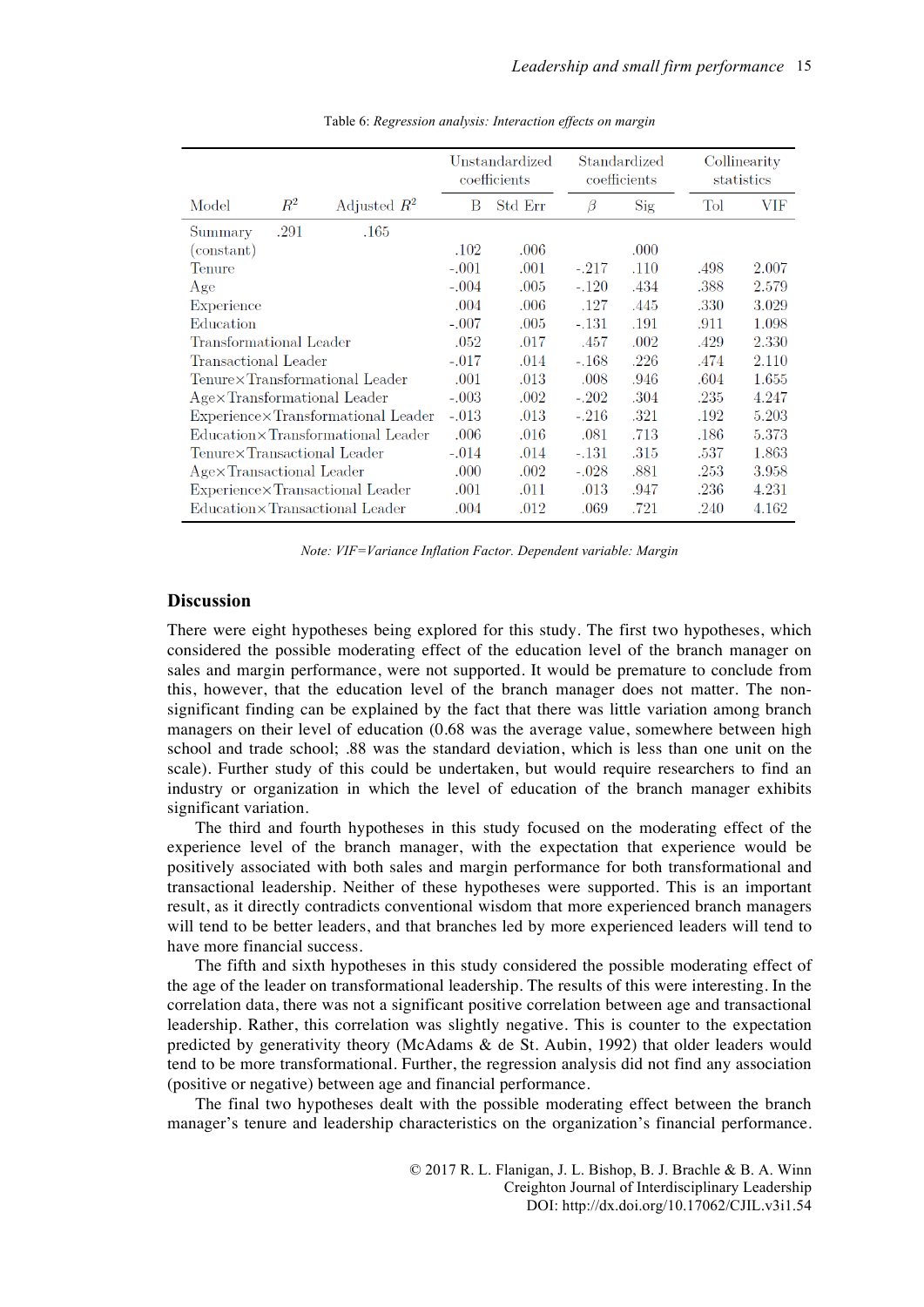This was an important hypothesis to test because suggestions from prior research are contradictory, with some predicting a negative association and others positive. Since neither the main nor interaction effect of tenure was significant, neither hypothesis was supported. This suggests that any possible benefit of a longer tenure does not translate into better financial performance and is also not positively associated with any particular set of leadership characteristics. Again, this is completely counter to the conventional wisdom that branch managers with a longer tenure will be stronger leaders.

Because of the high correlations between these variables, and the consistency of the results of this study across each, the moderating variables of age, tenure, and experience should be considered together. One way of stating this relationship is that older leaders tended to have more experience in the industry, and longer tenure at a company. The important result is that while each of these variables is related to each other, there was no significant association between either branch performance or leadership characteristics. This finding requires re-thinking the conventional wisdom that older, more experienced individuals with longer tenure within an organization will make better leaders. It does not mean that age, experience, and tenure provide no advantage at all, only that any potential advantage (or disadvantage) is insignificant compared to actual leadership attributes. This conclusion is supported by the fact that the main effect of transformational leadership on both sales and performance was positive.

## **Limitations**

While the results of this study reveal some interesting findings, care should be taken in any attempt to generalize these findings, or to draw causal relationships from the data. This was correlational research, and is therefore not possible to prove causality.

Although the industrial distribution market segment is wide and varied, the present research collected data from only one industrial distributor (with many locations), but all branch locations were involved in the construction supplies industry. The results may not apply to distributors in other industries such as the fluid power, electrical, power transmission, or machine tool industries. Moreover, the business model of this company is somewhat unique in that it allows branch managers to purchase up to 40% ownership of the branch they manage. The uniqueness of this model within the industrial distribution industry presents limitations for generalizing the findings of this study.

Non-response bias was another limiting factor in this study. The results are based on data collected from those leaders who voluntarily participated in the survey. While many leaders were asked to participate, only the information from 94 leaders was gathered and used for analysis. Of these 94 participants, it would be difficult to generalize the results to a wider population because demographic variables may vary widely between industries, institutions and localities.

Furthermore, throughout the course of collecting data, the authors assumed that all participants fully understood each question on the MLQ survey and provided honest, thoughtful responses. Factors other than leadership styles (the independent variables) and demographic variables (the mediating variables) also had significant impacts on branch finances (the dependent variables). Some of these factors include large one-time projects, competitor actions, the general state of the economy, and supply chain fluctuations.

## **Conclusion**

Overall, branches with leaders that exhibited more transformational leadership characteristics had higher margins and higher sales; and no other variables were found that either moderated or predicted this relationship. In order to take advantage of this finding, organizations should train leaders to implement transformational leadership strategies. Promotion of individuals into leadership positions should be based primarily on those who demonstrate successful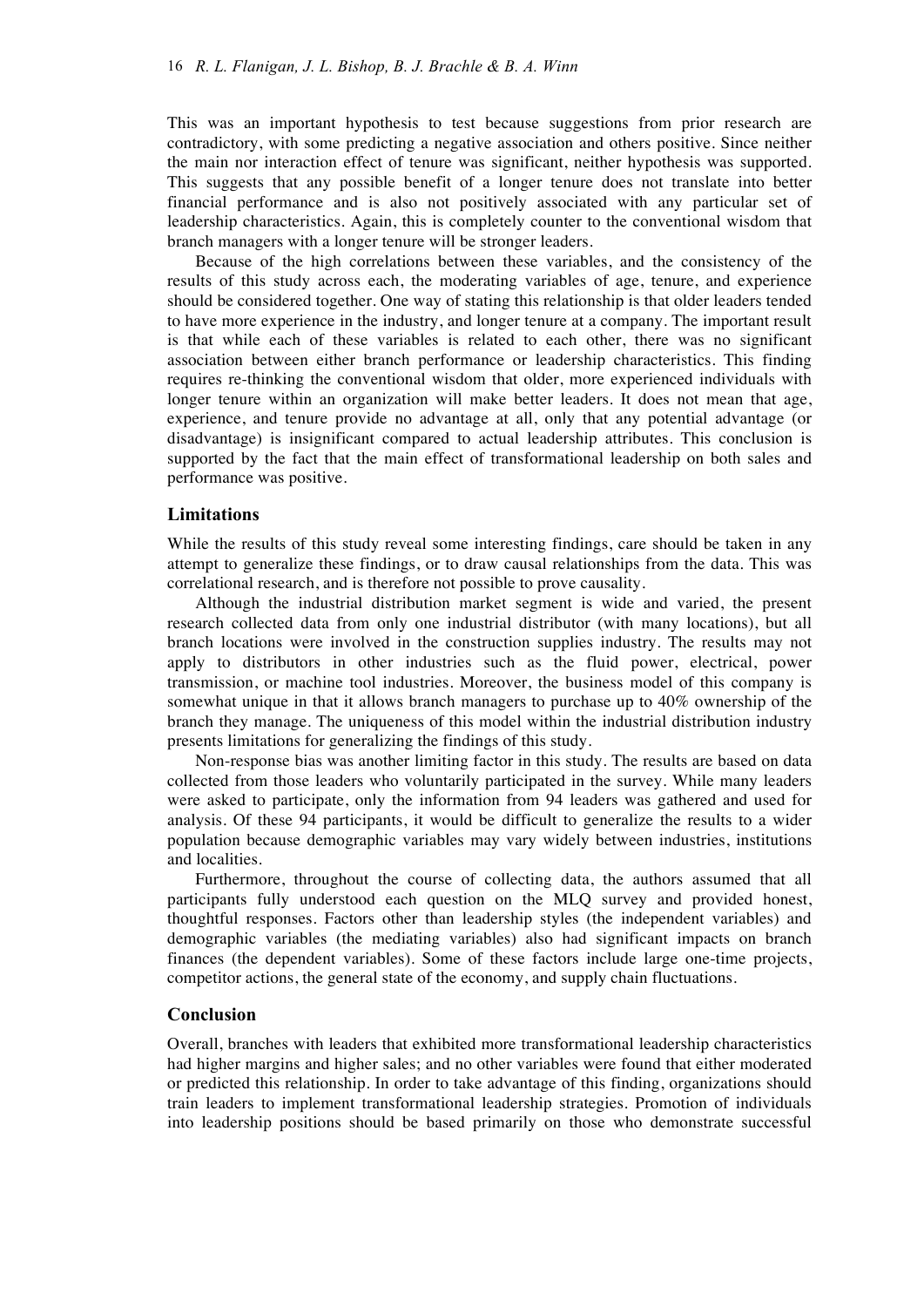leadership abilities and characteristics, such as transformational leadership attributes. Just as Zaleznik and Kets de Vries (1975) explain, people are quite complex and simply gathering demographic information on leaders may not be enough. The results of this study suggest that regardless of age, education, experience, or duration as leader - if the branch manager/leader demonstrates transformational leadership tendencies - there is greater likelihood that sales will increase at a greater rate than if the leader practices transactional leadership skills.

Future research should focus on whether leadership attributes can be positively affected by additional education or leadership training. If training proves successful in impacting leadership attributes, it may lead to increased financial success. Further studies should be conducted to determine whether it does. One way to do this would be to complete a longitudinal study with leadership training interventions, and perhaps a finer scale for education which would account for those (or similar) interventions.

#### **References**

- Bantel, K. A., & Jackson, S. E. (1989). Top management and innovations in banking: Does the composition of the top team make a difference? *Strategic Management Journal, 10*(1), 107-124.
- Barlow, C. B. (1996). *The antecedents, moderators, and consequences of CEO impression management* (Doctoral dissertation). Retrieved from Rice Digital Scholarship Archive. (UMI number 9631155)
- Bass, B. M. (1985). *Leadership and performance beyond expectations.* New York, NY: The Free Press.
- Bass, B. M. (1990). *Bass and Sogdill's Handbook of Leadership: Theory, Research, and Managerial Implications.* New York, NY: The Free Press
- Bass, B. M., & Avolio, B. J. (2004). *Multifactor leadership questionnaire* (3rd ed.). Palo Alto, CA: Mind Garden.
- Bass, B. M., & Riggio, R. E. (2006). *Transformational Leadership* (2nd ed.)*.* Mahwah, NJ: Lawrence Erlbaum Associates.
- Bell, S. T., Villado, A. J., Lukasik, M. A., Belau, L., & Briggs, A. L. (2011). Getting specific about demographic diversity and team performance relationships: A meta-analysis. *Journal of Management, 37*(3), 709-743.
- Bessai, F. (1995). Review of the Multifactor Leadership Questionnaire. In J. C. Conoley & J. C. Impara (Eds.), *The Twelfth Mental Measurements Yearbook* (pp. 650-651). Lincoln, NE: Buros Institute of Mental Measurements.
- Burke, D. L., & Light, L. L. (1981). Memory and aging: The role of retrieval processes. *Psychological Bulletin, 90*(3), 514-546.
- Becker, M. H. (1970). Sociometric location and innovativeness: Reformulation and extension of the diffusion model. *American Sociological Review, 35*(2), 267-282.
- Burns, J. M. (1978). *Leadership.* New York, NY: Harper & Row.
- Carpenter, M. A., Geletkanycz, M. A., & Sanders, W. G. (2004). Upper Echelons Research Revisited: Antecedents, Elements, and Consequences of Top Management Team Composition. *Journal of Management, 30*(6), 749-778.
- Chen, H. S., Beck, S. L., & Amos, L. K. (2005). Leadership styles and nursing faculty job satisfaction in Taiwan. *Journal of Nursing Scholarship, 37*(4), 374-380.
- Colbert, A. E., Barrick, M. R., & Bradley, B. H. (2014). Personality and leadership composition in top management teams: Implications for organizational effectiveness. *Personnel Psychology, 67*(2), 351-387.
- Collins, J. C. (2001). *Good to Great.* New York, NY: HarperCollins.
- Conger, J. A. (1998). Qualitative research as the cornerstone methodology for understanding leadership. *Leadership Quarterly, 9*(1), 107-121.
- Corey, E. R., Cespedes, F. V., & Rangan, V. K. (1989). *Going to market: Distribution systems for industrial products.* Boston, MA: Harvard Business School Press.
- Edmondson, A. C., Roberto, M. A., & Watkins, M. D. (2003). A dynamic model of top management team effectiveness: Managing unstructured task streams. *Leadership Quarterly, 4*(3), 297-326.
- Evans, R. W., & Butler, F. C. (2011). An upper echelons view of "Good to Great". Principles for behavioral integration in the top management team. *Journal of Leadership Studies, 5*(2), 89-97.
- Finkelstein, S., & Hambrick, D. C. (1990). Top management team tenure and organizational outcomes: the moderating role of managerial discretion. *Administrative Science Quarterly, 35*(3), 484-503.
- Fleenor, J. W. (2007). Review of the Multifactor Leadership Questionnaire (3<sup>rd</sup> ed.). In K. F. Geisinger, R. A. Spies, J. F. Carlson, & B. S. Plake (Eds.), *The Seventeenth Mental Measurements Yearbook* (pp. 560-561)*.*  Lincoln, NE: Buros Institute of Mental Measurements.
- Grimm, C. M., & Smith, K. G. (1991). Research notes and communications management and organizational change: A note on the railroad industry. *Strategic Management Journal, 12*(7), 557-562.
- Hambrick, D. C., & Mason, P. A. (1984). Upper echelons: The organization as a reflection of its top managers. *Academy of Management Review, 9*(2), 193-206.

© 2017 R. L. Flanigan, J. L. Bishop, B. J. Brachle & B. A. Winn Creighton Journal of Interdisciplinary Leadership DOI: http://dx.doi.org/10.17062/CJIL.v3i1.54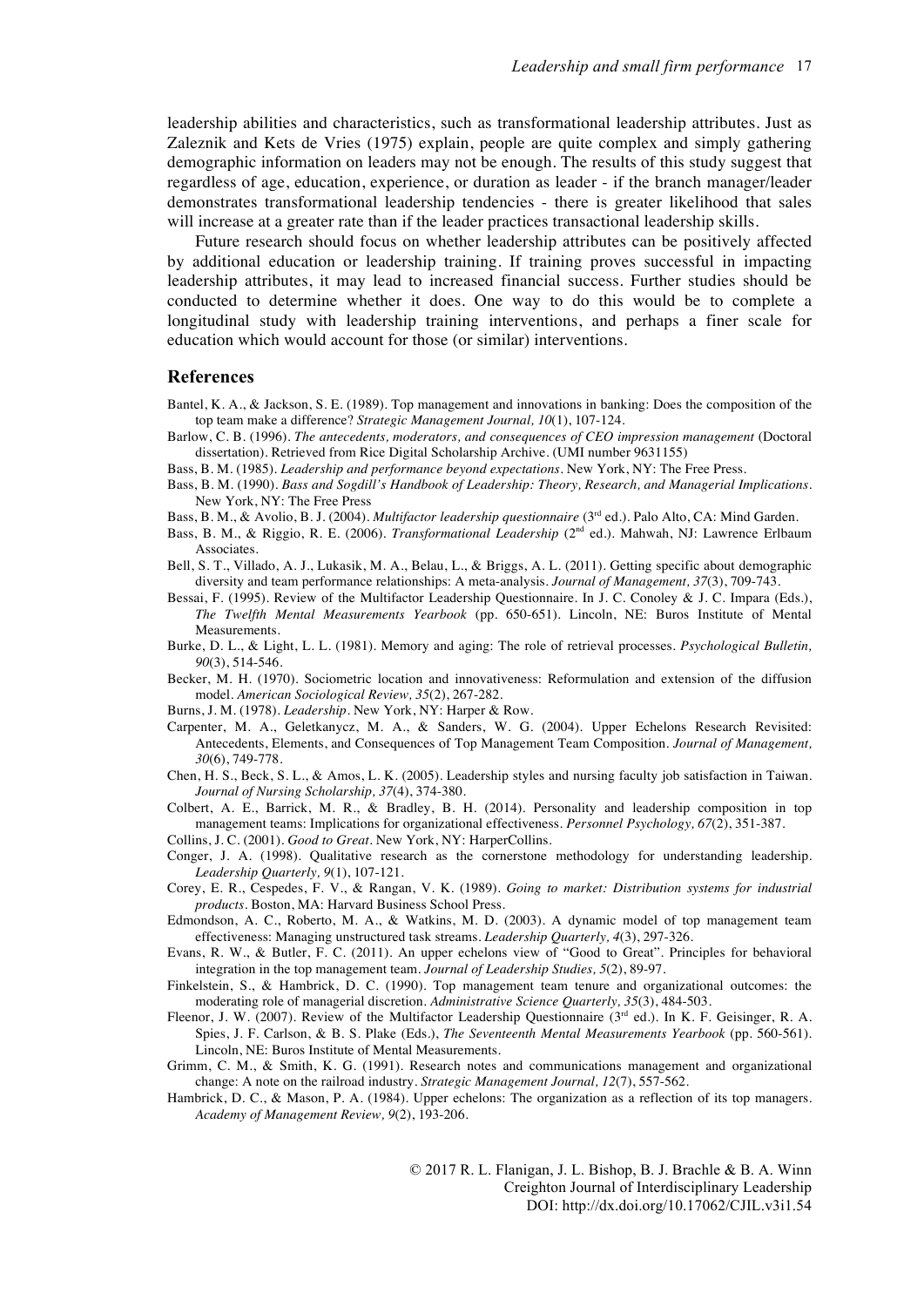- Harms, P. D., & Credé, M. (2010). Emotional intelligence and transformational and transactional leadership: A meta-analysis. *Journal of Leadership & Organizational Studies*, *17*(1), 5-17.
- Hartog, D. N., Muijen, J. J., & Koopman, P. L. (1997). Transactional versus transformational leadership: An analysis of the MLQ. *Journal of occupational and organizational psychology*, *70*(1), 19-34.
- Hunter, S. T., Bedell-Avers, K. E., & Mumford, M. D. (2007). The typical leadership study: assumptions, implications, and potential remedies. *Leadership Quarterly, 18*(5), 435-446.
- Jennings, P., & Beaver, G. (1997). The performance and competitive advantage of small firms: A management perspective. *International Small Business Journal, 15*(2), 63-75.
- Kearney, E. (2008). Age differences between leader and followers as a moderator of the relationship between transformational leadership and team performance. *Journal of Occupational and Organizational Psychology, 81*(4), 803-811.
- Kimberly, J. R., & Evanisko, M. J. (1981). Organizational innovation: The influence of individual, organizational, and contextual factors on hospital adoption of technological and administrative innovations. *Academy of Management Journal, 24*(4), 689-713.
- Kirnan, J. P., & Snyder, B. (1995). Review of the Multifactor Leadership Questionnaire. In J. C. Conoley & J. C. Impara (Eds.), *The Twelfth Mental Measurements Yearbook* (pp. 651-654). Lincoln, NE: Buros Institute of Mental Measurements.
- Koene, B. A., Vogelarr, A. L., & Soeters, J. L. (2002). Leadership effects on organizational climate and financial performance: Local leadership effect in chain organizations. *Leadership Quarterly, 13*(3), 193-215.
- Krishnan, V. R. (2002). Transformational Leadership and value system congruence. *International Journal of Value-Based Management, 15*(1), 19-33.
- Loew, L., & O'Leonard, K. (2012). *Leadership development factbook 2012: Benchmarks and trends in U.S. leadership development.* Oakland, CA: Bersin and Associates, Deloitte Consulting.
- Lowe, K. B., & Kroeck, G. (1996). Effectiveness correlates of transformational and transactional leadership: A meta-analytic review of the MLQ literature. *Leadership Quarterly, 7*(3), 385-425.
- McAdams, D. P., & de St. Aubin, E. (1992). A theory of generativity and its assessment through self-report, behavioral acts, and narrative themes in autobiography. *Journal of Personality and Social Psychology, 62*(3), 1003-1015.
- Muenjohn, N., & Armstrong, A. (2008). Evaluating the structural validity of the multifactor leadership questionnaire (MLQ), capturing the leadership factors of transformational-transactional leadership. *Contemporary Management Research*, *4*(1), 3-14.
- National Association of Wholesalers. (2011). *State of the wholesale distribution industry.* Retrieved from http://www.naw.org/about/industry.php
- Ng, E. S., & Sears, G. J. (2011). CEO leadership styles and the implementation of organizational diversity practices: moderating effects of social values and age. *Journal of Business Ethics, 105*(1), 41-52.
- O'Reilly, C. A., Caldwell, D. F., Chatman, J. A., Lapiz, M., & Self, W. (2010). How leadership matters: The effects of leaders' alignment on strategy implementation. *The Leadership Quarterly, 21*(1), 104-113.
- Peterson, R. S., Smith, D. B., Martorana, P. V., & Owens, P. D. (2003). The impact of chief executive officer personality on top management team dynamics: One mechanism by which leadership affects organizational performance. *Journal of Applied Psychology, 88*(5), 795-808.
- Pierce, J. L., & Newstrom, J. W. (2011). *Leaders and the Leadership Process: Readings, Self-Assessments and Applications* (6th ed.) New York, NY: McGraw-Hill.
- Rohmann, A., & Rowald, J. (2009). Gender and leadership style: A field study in different organizational contexts in Germany. *Equal Opportunities International,* 28(7), 545-560.
- Rowald, J. (2011). Relationship between leadership behaviors and performance: The moderating role of a work team's level of age, gender, and cultural heterogeneity. *Leadership & Organizational Development Journal, 32*(6), 628-647.
- Rowe, W. G., Cannella, A. A., Rankin, D., & Gorman, D. (2005). Leader succession and organizational performance: Integrating the common-sense, ritual scapegoating and vicious-circle succession theories. *The Leadership Quarterly, 16*(2), 197-219.
- Russell-Reynolds Associates. (1999). *Addressing the leadership challenges in wholesale distribution: A survey of senior industry executives*. Washington, DC: Distribution Research & Education Foundation.
- Santora, J. C., Seaton, W., & Sarros, J. C. (1999). Changing times: Entrepreneurial leadership in a communitybased nonprofit organization. *Journal of Leadership & Organizational Studies, 6*(3-4), 101-109.
- Schwenk, C. (1993). Management tenure and explanations for success and failure. *OMEGA The International Journal of Management Science, 21*(4), 449-456.
- Shriberg, A., Shriberg, L. D., & Lloyd, C. (2002). *Practicing leadership* (2nd ed.). New York, NY: Wiley.

Silva, A. (2014). What can we learn from great business leaders? *Journal of Leadership Studies, 8*(3), 52-57.

- Stajkovic, A. D., & Luthans, F. (1998). Self-efficacy and work-related performance: A meta-analysis. *Psychological Bulletin, 124*(2). 240-261.
- Tejeda, M. J., Scandura, T. A., & Pillai, R. (2001). The MLQ revisited: Psychometric properties and recommendations. *The Leadership Quarterly*, *12*(1), 31-52.